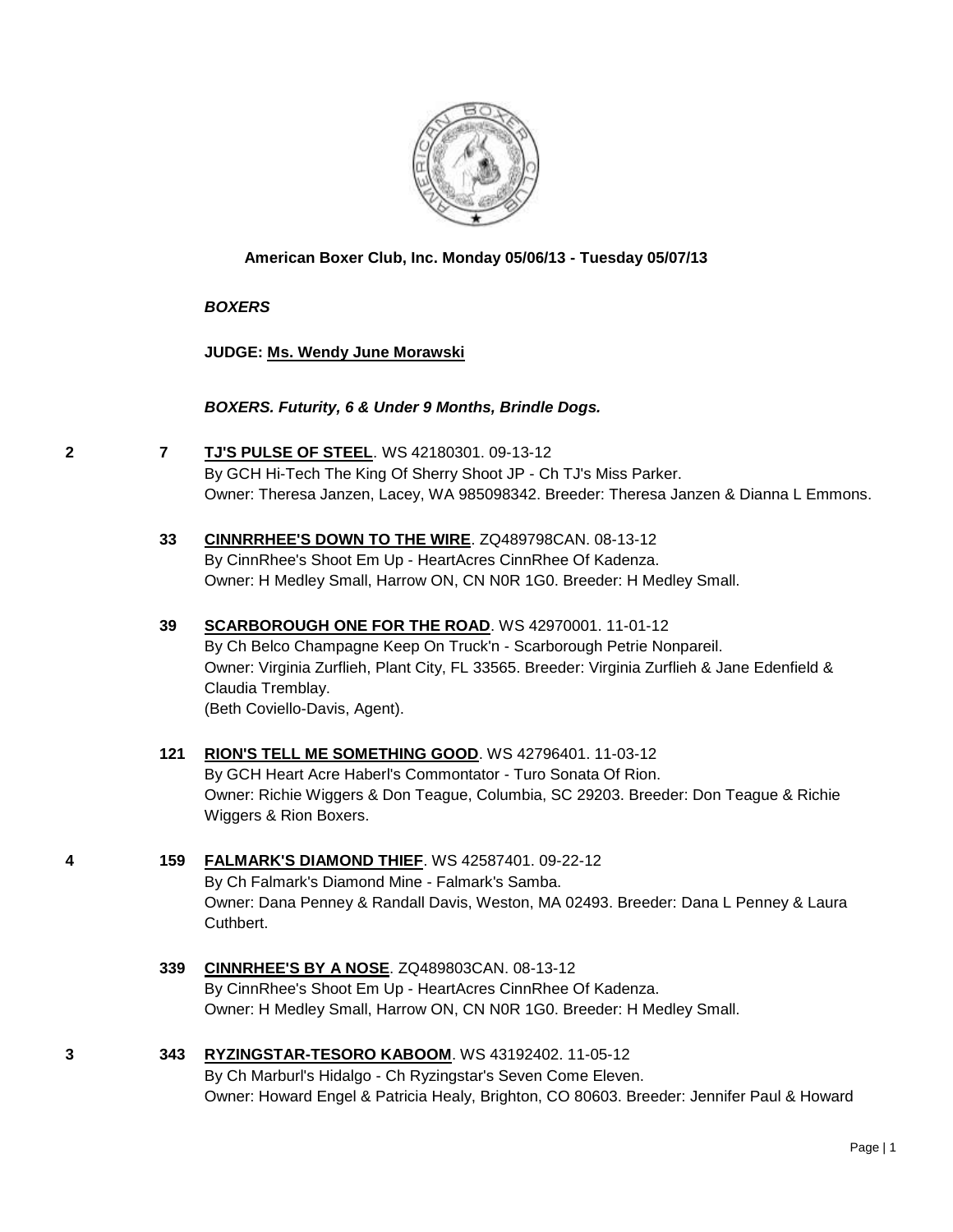Engel & Patricia Healy.

- **393 [WINDWARD & HAPPY TAIL'S NO LIMIT AT DOUBLE DOWN](http://www.infodog.com/files/bdogrsl1.prg;makc=WS%2042416703;mdog=Windward_&_Happy_Tail_s_No_Limit_At_Double_Down;wins=all)**. WS 42416703. 10-13-12 By GCH Barbiloc's Dart Image Of Happy Tails - GCH Pritchett N Bay's Doin It Cali Style. Owner: Michael Brown & Reuben Dourte & Amy C Bieri, Quincy, MI 49082. Breeder: Reuben N Dourte & Alexandra Dourte & Amy C Bieri.
- **397 [NANTESS N ADELLINS WHO LUVS YA BABY](http://www.infodog.com/files/bdogrsl1.prg;makc=WS%2042147501;mdog=Nantess_N_Adellins_Who_Luvs_Ya_Baby;wins=all)**. WS 42147501. 09-18-12 By Ch Nantess Ain'T Seen Nothing Yet - Ch Nantess Get R Done At Adellins. Owner: Nancy & Tessie Savage, Table Grove, IL 61482. Breeder: Nancy Savage & Tessie Savage.
- **417 [PAWPRINT'S BIT O' BLARNEY](http://www.infodog.com/files/bdogrsl1.prg;makc=WS%2041880805;mdog=Pawprint_s_Bit_O__Blarney;wins=all)**. WS 41880805. 09-16-12 By Ch Pawprint Show Must Go On - Hi Desert N PawPrint in Plain sight. Owner: Dr Gary T & Sara E Ryan & C Ghimenti, Gettysburg, PA 17325. Breeder: Christina Ghimenti & Lauri Travis. (Debbie Struff, AKC Registered Handler).
- **1 421 [SHILOS BARROW GANG'S MOST WANTED AT RAKLYN](http://www.infodog.com/files/bdogrsl1.prg;makc=WS%2042339901;mdog=Shilos_Barrow_Gang_s_Most_Wanted_At_Raklyn;wins=all)**. WS 42339901. 08-10-12 By Ch Rikar's Crime Of The Century - Ch Shilos Tequilla Sunrise At JJN's. Owner: Dawn & Bill Hoever & Cindy Deamicis & Karen Quagliana, Jackson, NJ 08527. Breeder: Cynthia Deamicis & Debbie Struff & Erin Struff. (Debbie Struff, AKC Registered Handler).
	- **429 [MOONLIGHT'S FASHION ICON](http://www.infodog.com/files/bdogrsl1.prg;makc=WS%2042588805;mdog=Moonlight_s_Fashion_Icon;wins=all)**. WS 42588805. 10-26-12 By Moonlight's Great Train Robbery - Moonlight's No Biz Like Showbiz NA. Owner: Andrew Anderson & Michelle Chevrier, Basom, NY 14013. Breeder: Sharyn & Michelle Chevrier & Denise Snyder.

*BOXERS. Futurity, 6 & Under 9 Months, Fawn Dogs.*

- **57 [ENCORE'S AVENGER](http://www.infodog.com/files/bdogrsl1.prg;makc=WS%2041827403;mdog=Encore_s_Avenger;wins=all)**. WS 41827403. 08-15-12 By Ch Encore's Bismark - Bix-L's Red Savina. Owner: Charlie & Pam Holzapfel & Cheryl Cates, Neptune, NJ 07753. Breeder: Beth Pariseau & Alex Jud & Susan Burnett & Cheryl Cates.
- **91 [MARJACK'S GOLDEN HALLMARK](http://www.infodog.com/files/bdogrsl1.prg;makc=WS%2041964705;mdog=Marjack_s_Golden_Hallmark;wins=all)**. WS 41964705. 09-12-12 By Ch Hallmark's Rumor Has It - Hallmark's Chanel Of Barisle. Owner: Mary C Jackson & Gary Steele, Bumpass, VA 23024. Breeder: Michelle & Gary Steele. (Kimberlie Steele-Gamero, Agent).
- **113 [RAVENCREST'S POWER UP CINNRHEE](http://www.infodog.com/files/bdogrsl1.prg;makc=%201101758ZUCA;mdog=Ravencrest_s_Power_Up_CinnRhee;wins=all)**. 1101758ZUCA. 10-04-12 By CinnRhee HiRiveRoler Heart Acre - Heart Acre CinnRhee One Hot Day. Owner: H Medley Small D Kirsopp R Postoff, Harrow ON, CN N0R 1G0. Breeder: H Medley Small D Kirsopp R Postoff.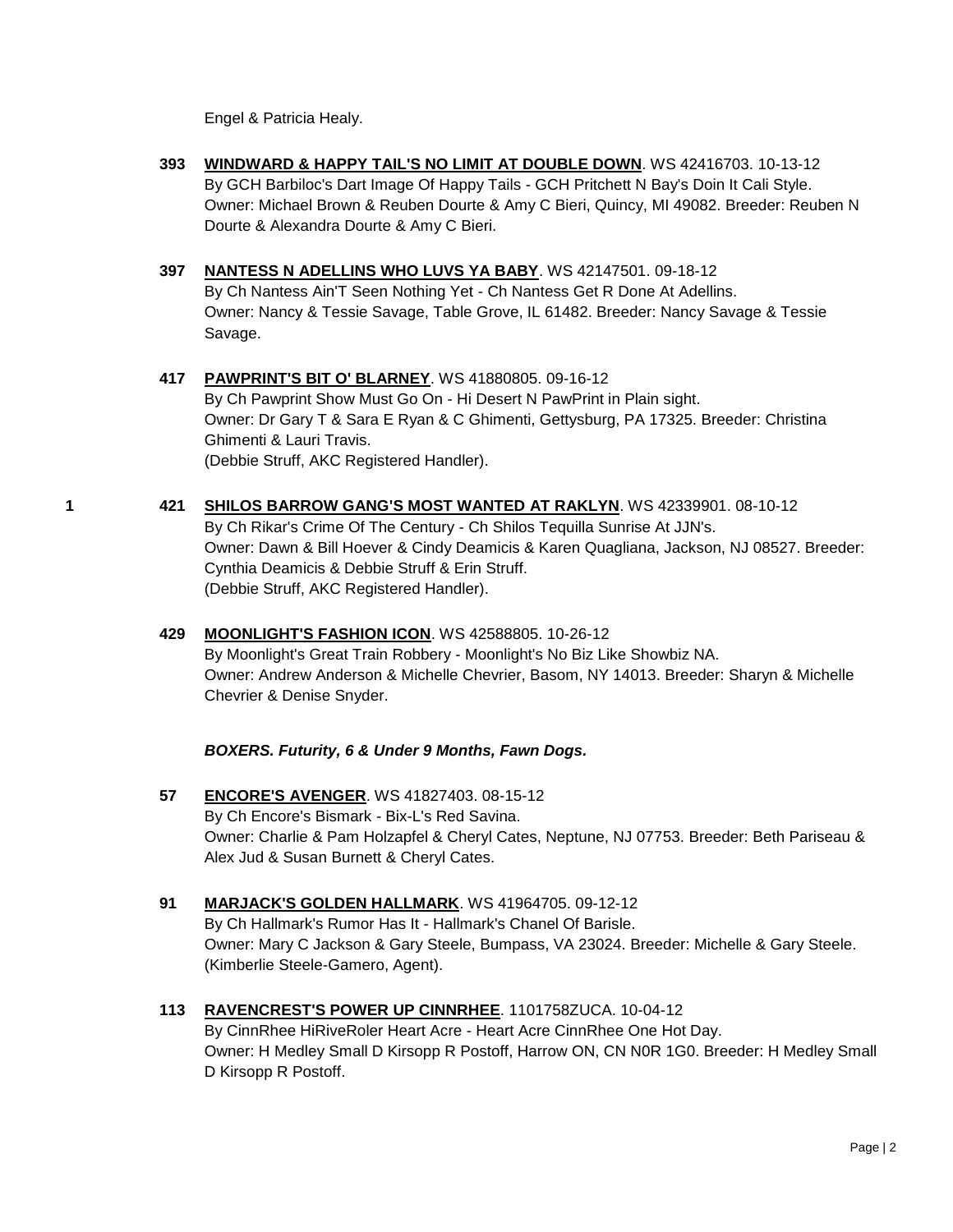|   | 119 | SUNDARBY'S POWERED BY KORVETTE. WS 42146401. 09-07-12<br>By Ch Solidrock's Keeping Score At Korvette - Ch Sundarby's Romp-N-Roulette.<br>Owner: Dawn Darby & Kimberly Page Conrad, Palm Beach Gardens, FL 33418. Breeder: Dawn<br>Darby & N Kimberly Page Conrad.                |
|---|-----|----------------------------------------------------------------------------------------------------------------------------------------------------------------------------------------------------------------------------------------------------------------------------------|
| Α | 123 | <b>DEKAL'S CONSPIRACY.</b> WS 41788301. 09-12-12<br>By Ch Happy Tail's Crime Time CD RN MX MXJ NF - DeKal's Envy Me.<br>Owner: Karen Duit & Deanna Mickells, Alden, IA 50006. Breeder: Deanna Mickells.<br>(Amy Bieri, Agent).                                                   |
| 3 | 187 | FOXY BOXY READY TO GO. WS 41964704. 09-12-12<br>By Ch Hallmarks Rumor Has It - Hallmarks Chanel Of Barisle.<br>Owner: William McWilliams & Gary Steele & Susan Workman, Riverside, CA 92506. Breeder: Gary<br>& Michelle Steele.<br>(Kimberlie Steele-Gamero, Agent).            |
|   | 189 | <b>STARLYN'S CROWN ROYAL. WS 42102205. 10-17-12</b><br>By Ch Capri's Magic Maker Of Sassy - Starlyns Vegas Ladye.<br>Owner: Larry Johnson & Lynn D Carroll-Jerbis, Las Vegas, NV 89148. Breeder: William D Jerbis &<br>Lynn Carroll-Jerbis.<br>(Kimberlie Steele-Gamero, Agent). |
| A | 217 | <b>RUMMER RUN'S PRIME TIME. WS 42533202. 09-18-12</b><br>By GCH Ho-Pa's Grand Slam - Ch Rummer Run's Tallyho.<br>Owner: Ann & Steve Anderson, Atlanta, GA 30327. Breeder: Ann B Anderson & Steven Anderson.<br>(Rick Justice, Agent).                                            |
|   | 235 | <b>SCHMIDTACRES HEADN FOR HOME CINNRHEE. WS 41517103. 08-13-12</b><br>By Cinnrhee Hiriveroler Heartacre - Schmidt Acre's Breakfast At Tiffanies.<br>Owner: Linda & Roy Schmidt & Medley Small, McHenry, IL 60051. Breeder: Linda Schmidt.                                        |
|   | 241 | SAVOY SICILIAN CLEAN HIT. WS 42603805. 11-05-12<br>By GCH Raklyns The Bronx MVP At Third - Garnsey's Savoy Shiraz Of Haberl RN CA.<br>Owner: Wendy J Mayhall, Dunnellon, FL 34433. Breeder: Wendy Mayhall.                                                                       |
| 2 | 273 | WIT'S END NIGHT REVELER. WS 42935801. 08-24-12<br>By Ch Samson N Asuncion New Start - Wit's End Total Eclipse.<br>Owner: Constance Haywood, Davidsonville, MD 21035. Breeder: Constance Haywood & Angie<br>Friesen.                                                              |
|   | 299 | <b>BIX-L'S HOME TOWN GLORY.</b> WS 41827402. 08-15-12<br>By Ch Encore's Bismark - Bix-L's Red Savina.<br>Owner: Dr James Burnett DVM, Ontario, CA 91762. Breeder: Beth Pariseau & Alex Jud & Susan<br>Burnett.<br>(Kimberlie Steele-Gamero, Agent).                              |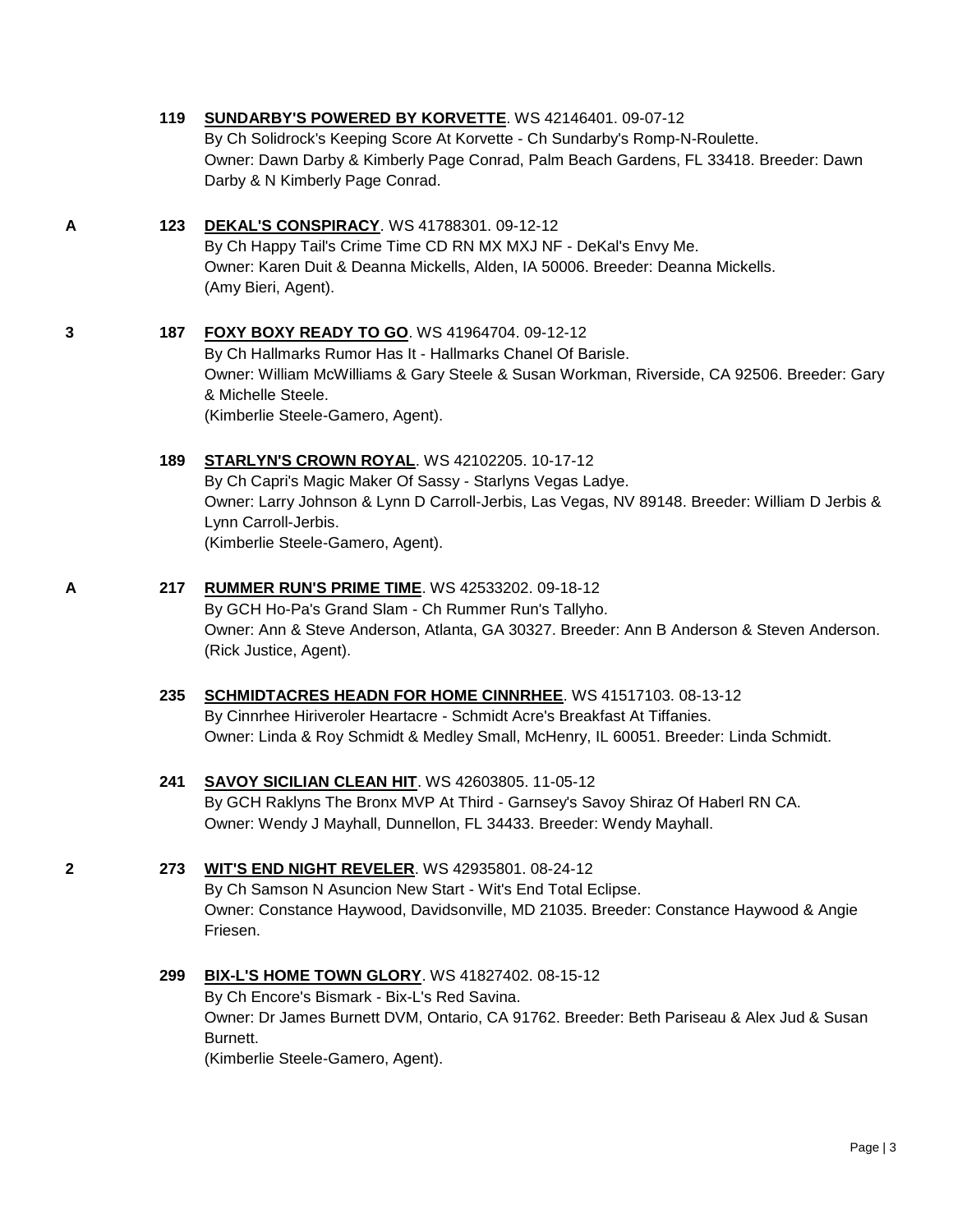# **301 [STARLYN'S DESIGNED BY MAGIC](http://www.infodog.com/files/bdogrsl1.prg;makc=WS%2042102201;mdog=Starlyn_s_Designed_By_Magic;wins=all)**. WS 42102201. 10-17-12

By Ch Capri's Magic Maker Of Sassy - Starlyns Vegas Ladye. Owner: Lynn Carroll-Jerbis & William Jerbis, Las Vegas, NV 89121. Breeder: Lynn Carroll-Jerbis & William Jerbis.

# **1 313 [CH VIXAYO'S GOLDEN HAMMER](http://www.infodog.com/files/bdogrsl1.prg;makc=WS%2042437501;mdog=Ch_Vixayo_s_Golden_Hammer;wins=all)**. WS 42437501. 08-15-12 By Draco's Sikander - Haberl's Golden Child. Owner: Kham Vixayo & BJ Barnhart, St Petersburg, FL 33702. Breeder: Kham Vixayo & Peggy Otto.

- **4 315 [CEDAR'S SPECIAL INVITATION](http://www.infodog.com/files/bdogrsl1.prg;makc=WS%2042002801;mdog=Cedar_s_Special_Invitation;wins=all)**. WS 42002801. 09-10-12 By GCH White Pines Special Escort - Ritcheys Princess. Owner: Crystal Stock, Caledonia, OH 43314. Breeder: Crystal Stock.
	- **317 [LANDO'S I'M YOUR HUCKELBERRY](http://www.infodog.com/files/bdogrsl1.prg;makc=WS%2042286501;mdog=Lando_s_I_m_Your_Huckelberry;wins=all)**. WS 42286501. 11-06-12 By Lando's Locked N' Loaded - Lando's Onyx To Goodness Of Tadd. Owner: Trish Olinghouse & Dean Olinghouse, Neosho, MO 64850. Breeder: Trish Olinghouse & Donna Doane.
	- **355 [NEW HOPE'S BROADWAY PRODUCTION](http://www.infodog.com/files/bdogrsl1.prg;makc=WS%2042230802;mdog=New_Hope_s_Broadway_Production;wins=all)**. WS 42230802. 09-14-12 By New Hope's Premier Concerto Of Nantess - GCH McCoy's Give My Regards To Broadway. Owner: Denise & Chip Williams, New Hope, PA 18938. Breeder: Denise & Chip Williams. (Cindy Crawford-Gorath, Agent).
	- **357 [NEW HOPE'S KNIGHT IN SHINING ARMOUR](http://www.infodog.com/files/bdogrsl1.prg;makc=WS%2042230801;mdog=New_Hope_s_Knight_In_Shining_Armour;wins=all)**. WS 42230801. 09-14-12 By New Hope's Premier Concerto Of Nantess - GCH McCoy's Give My Regards To Broadway. Owner: Denise & Chip Williams, New Hope, PA 18938. Breeder: Denise & Chip Williams. (Michelle Yeadon, Agent).
	- **369 [HI-TECH'S CLASSIC ARMOR](http://www.infodog.com/files/bdogrsl1.prg;makc=WS%2043606201;mdog=Hi-Tech_s_Classic_Armor;wins=all)**. WS 43606201. 09-04-12 By Ch Hi-Tech's Knight N Armor - Ch Hi-Tech's American Classic. Owner: Dr & Mrs William Truesdale & Kimberly Calvacca, Westbury, NY 11590. Breeder: Owners. (Kimberly Calvacca, AKC Registered Handler AKC).
	- **471 [WINDWARD & HAPPY TAIL'S GAME CHANGER](http://www.infodog.com/files/bdogrsl1.prg;makc=WS%2042416704;mdog=Windward_&_Happy_Tail_s_Game_Changer;wins=all)**. WS 42416704. 10-13-12 By GCH Barbiloc's Dart Image Of Happy Tails - GCH Pritchett N Bay's Doin It Cali Style. Owner: Reuben N Dourte & Alexandra Dourte & Amy C Bieri, Marcellus, MI 49067. Breeder: Reuben N Dourte & Alexandra Dourte & Amy C Bieri.

### *BOXERS. Futurity, 9 & Under 12 Months, Brindle Dogs.*

**4 17 [TADD'S RHINESTONE ENTERPRISE](http://www.infodog.com/files/bdogrsl1.prg;makc=WS%2041180104;mdog=TADD_s_Rhinestone_Enterprise;wins=all)**. WS 41180104. 05-11-12 By Ch Naja's Enterprise Of Summer CD - Texan N'TADD's Copacabana. Owner: Eileen Harrington & Rachel Harrington & Tom Doane & Vera Kollar, Lake Villa, IL 60046. Breeder: Tom & Donna Doane.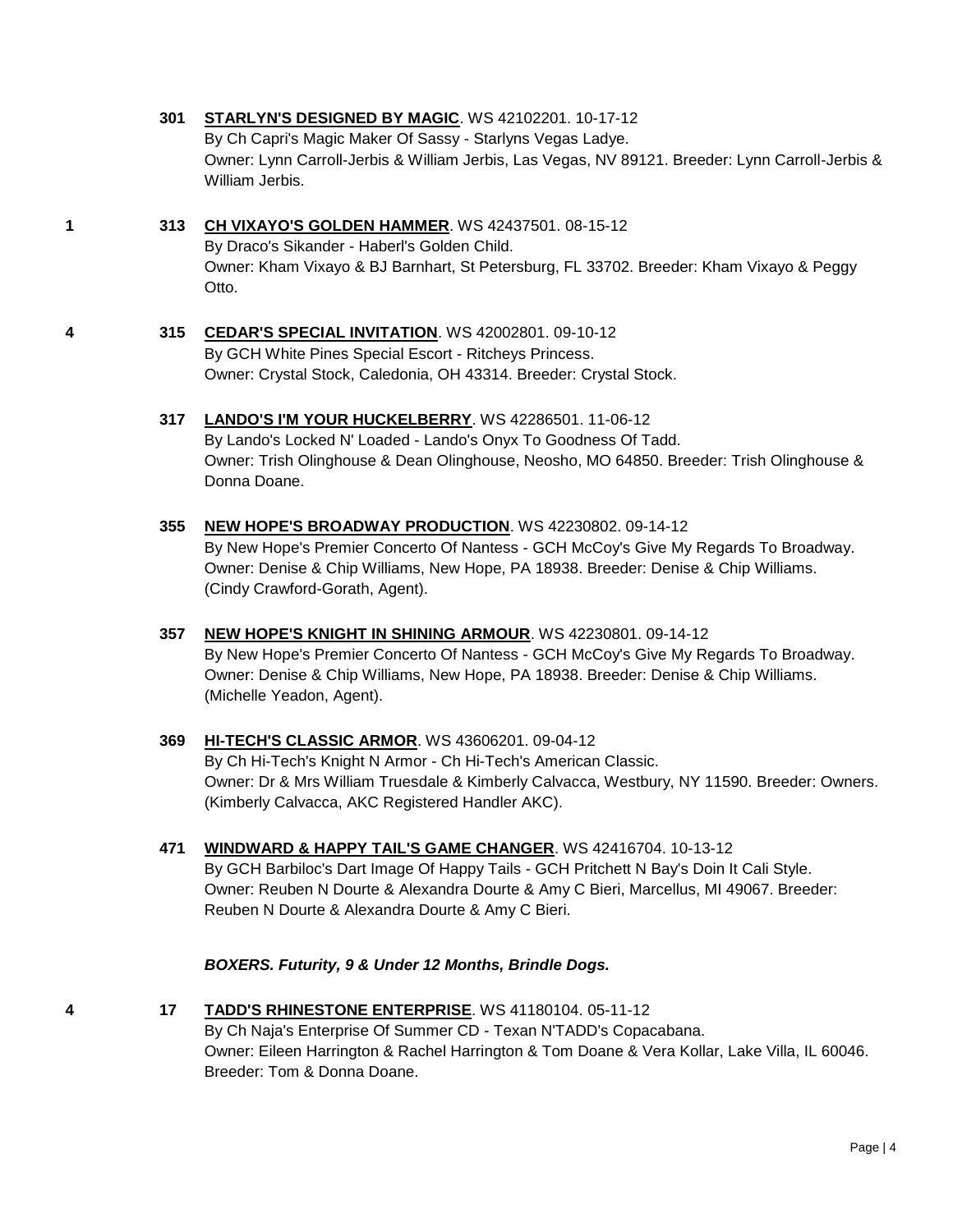| $\mathbf{2}$ | 81  | BREHO SHARP DRESSED MAN. WS 41450801. 07-24-12<br>By Suncrest's Strike It Rich At Maxl - Breho Emerson Shock'N Y'All.<br>Owner: Brenda Stuckey & Theresa Galle, Jonesboro, LA 71251. Breeder: Brenda Stuckey & Karen<br>& Jim Emerson & Theresa Galle.       |
|--------------|-----|--------------------------------------------------------------------------------------------------------------------------------------------------------------------------------------------------------------------------------------------------------------|
| $\mathbf 1$  | 193 | PHEASANT HOLLOW'S SLICK BLACK CADILLAC. WS 41655101. 07-19-12<br>By GCH Pheasant Hollow's Kryptonite - Pheasant Hollows Cinderella.<br>Owner: Kerry Jones & Allison Jones, Wallkill, NY 12589. Breeder: K & A Jones & K Cammer.                              |
| A            | 195 | PHEASANT HOLLOWS SPOILS OF VICTORY. WS 41654901. 07-27-12<br>By Ch Pheasant Hollows Macho Camacho - Pheasant Hollows Swimsuit Edition.<br>Owner: Kerry & Allison Jones & Jack & Louise Majocha, Waretown, NJ 08758. Breeder: Kerry<br>Jones & Allison Jones. |
| 3            | 231 | WINFALL'S MOONSTAR ROYAL PALMS. WS 42913703. 07-14-12<br>By Moon Valley Momentum - Ch Winfall's We Love Chocolate.<br>Owner: Gloria Bower, Port Charlotte, FL 33980. Breeder: R Joan Drury & Tina Porter.<br>(Kay Peiser, Agent).                            |
|              | 347 | PARAMOUNT'S DIGNIFIED AT CYTRI. WS 41516003. 07-11-12<br>By GCH Ensign's Justified - Sapphires Black Gold.<br>Owner: Triva Daughtrey, Floyd Knobs, IN 47119. Breeder: Megan Starner & Shelly Williams.<br>(Sherry Canciamille, Agent).                       |
| A            | 439 | <b>ZANDELS BEAUREGARD. WS 42063901. 06-18-12</b><br>By GCH Schoental's Thomas CD RN THD - Abythorn Clairvoyant.<br>Owner: Zane Sheaffer & Delma Sheaffer, Richfield, PA 17086. Breeder: Delma Sheaffer & Zane<br>Sheaffer.                                   |
|              |     | BOXERS. Futurity, 9 & Under 12 Months, Fawn Dogs.                                                                                                                                                                                                            |
| 2            | 15  | <b>ENCORE'S SOVEREIGN. WS 41788002. 08-04-12</b><br>By Ch Encore's Bismark - Ch Fanfare Delta Lady RN CGC.<br>Owner: Bruce & Mary Jo Andreu & Cheryl Cates, Mountain View, CA 94040. Breeder: Dottie More<br>& Kim Harper.                                   |
|              | 67  | <b>BRUSH HILL'S HELLS ANGEL. WS 40963301. 05-29-12</b><br>By Ch Winmere Only Time Will Tell - Ch Brush Hill's Bells And Whistles.<br>Owner: Ellen Bradley & Maureen Forziati, Milton, MA 02186. Breeder: Ellen Bradley & Jane Tulley.                        |
|              | 69  | RAYPAT'S MASTER PLAN AT HEART OF GOLD. WS 41221601. 06-09-12<br>By GCH Bourbonhill's Zesty Antics - Ch Raypat's Joy To The World.<br>Owner: Jeff Mucci & Annette Mucci, Canonsburg, PA 153175906. Breeder: Lisa R Holden & Pat<br>Kisselovich.               |
|              | 83  | RAYPAT'S KEEPER OF THE COVENANT. WS 41221603. 06-09-12                                                                                                                                                                                                       |

By GCH Bourbonhill's Zesty Antics - Ch Raypat's Joy To The World.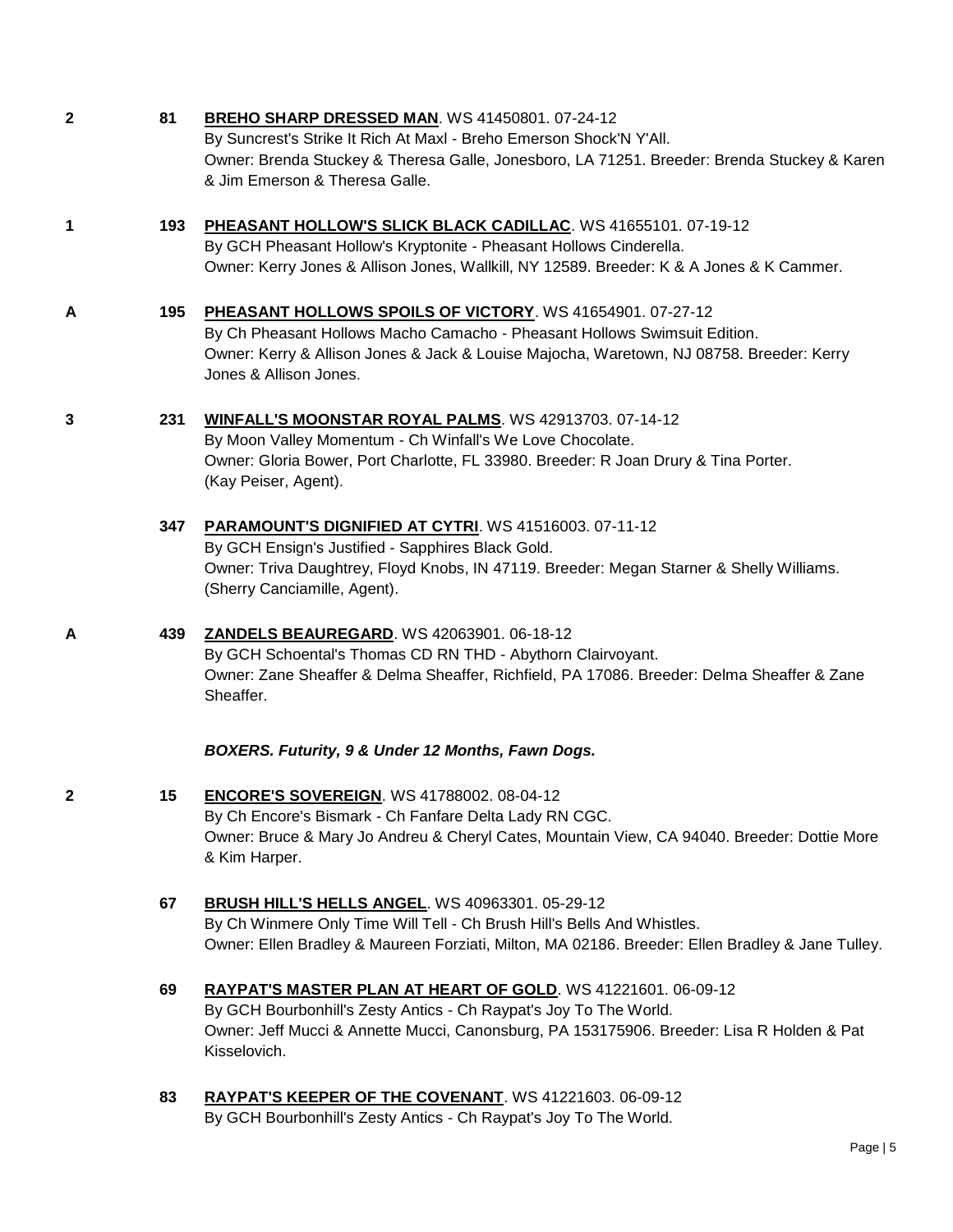Owner: Lisa Holden & Pat Kisselovich & Stephanie Scibienski & Meghan Whalen, Finleyville, PA 15332. Breeder: Lisa R Holden & Pat Kisselovich.

**4 185 [SOUTHWIND'S THAT'S THE TICKET](http://www.infodog.com/files/bdogrsl1.prg;makc=WS%2041357701;mdog=Southwind_s_That_s_The_Ticket;wins=all)**. WS 41357701. 06-22-12

By Ch Ramarco's Winning Ticket - Southwind's Whisper Of Ego's Dreams. Owner: Ryan J Tharp & Sharon L Tharp, Paragon, IN 46166. Breeder: Sharon L Tharp & Ryan J Tharp. (Amy Bieri, Agent).

- **221 [EXCALIBUR'S DEVLYN OF RUNNER RUN](http://www.infodog.com/files/bdogrsl1.prg;makc=WS%2041534702;mdog=Excalibur_s_Devlyn_Of_Runner_Run;wins=all)**. WS 41534702. 07-29-12 By Ch Carillon's Number One Draft Pick - Ch Rummer Run's Excalibur Karsen. Owner: Polly Whitney & Brenda Rogers, Longboat Key, FL 34228. Breeder: Brenda T Rodgers & Polly Whitney & Ann & Steve Anderson. (Rick Justice, Agent).
- **225 [RUMMER RUN'S ALONG CAME JONES](http://www.infodog.com/files/bdogrsl1.prg;makc=WS%2041468802;mdog=Rummer_Run_s_Along_Came_Jones;wins=all)**. WS 41468802. 06-21-12 By Rummer Run Tug-O-War - Jovileas Could It Be Magic. Owner: Emily Meier, Bonneterre, MO 63628. Breeder: Claudine A Raymo. (Rick Justice, Agent).
- **239 [RICO'S HOT ROD WARRIOR](http://www.infodog.com/files/bdogrsl1.prg;makc=WS%2041216402;mdog=Rico_s_Hot_Rod_Warrior;wins=all)**. WS 41216402. 05-23-12 By GCH Nantess Royal Hot Rod - GCH McCoy's Tonic For The Heart Of Rico. Owner: Donna M Purichia, Indianapolis, IN 46240. Breeder: Donna M Purichia. (Tessie Savage, Agent).
- **1 259 [IRONDALE N GLENWOOD'S ENVISION HAVOC](http://www.infodog.com/files/bdogrsl1.prg;makc=WS%2041370901;mdog=Irondale_N_Glenwood_s_Envision_Havoc;wins=all)**. WS 41370901. 05-16-12 By GCH Duba-Dae's Who's Your Daddy - Ch Daybreak's Glamorous. Owner: Charles Vose & Ashley Jenkins & James Bettis, Richmond, CA 94803. Breeder: Julie Higgins & Jeremy Higgins. (Wendy Bettis, Agent).
	- **291 [SAYWIN'S PRIME SUSPECT](http://www.infodog.com/files/bdogrsl1.prg;makc=WS%2041137201;mdog=Saywin_s_Prime_Suspect;wins=all)**. WS 41137201. 05-08-12 By Krismyth's Irish Spirit Of Saywin - Saywin's Coffee Tea Or Me. Owner: Cynthia Hearn, White Lake, MI 483831938. Breeder: Cynthia Hearn. (Terry Smith, Agent).

# **297 [TADD'S FOREVER IN RHINESTONES](http://www.infodog.com/files/bdogrsl1.prg;makc=WS%2041180103;mdog=TADD_s_Forever_In_Rhinestones;wins=all)**. WS 41180103. 05-11-12 By Ch Naja's Enterprise Of Summer - Texas N'TADD's Copacabana. Owner: Donna Doane & Thomas Doane, Random Lake, WI 53075. Breeder: Donna Doane & Thomas Doane.

(Sherry Canciamille, Agent).

**325 [JUST-A-WYN'S GUITARS AND CADILLACS](http://www.infodog.com/files/bdogrsl1.prg;makc=WS%2041667702;mdog=Just-A-Wyn_s_Guitars_And_Cadillacs;wins=all)**. WS 41667702. 08-01-12

By Ch Just-A-Wyn's Trouble Shooter - GCH Just-A-Wyn's Heartacres Pink Cadillac. Owner: Mary Lynn & Ashley Wynieski & Tammy Zook, Elyria, OH 44035. Breeder: Mary Lynn & Ashley Wynieski & Tammy Zook.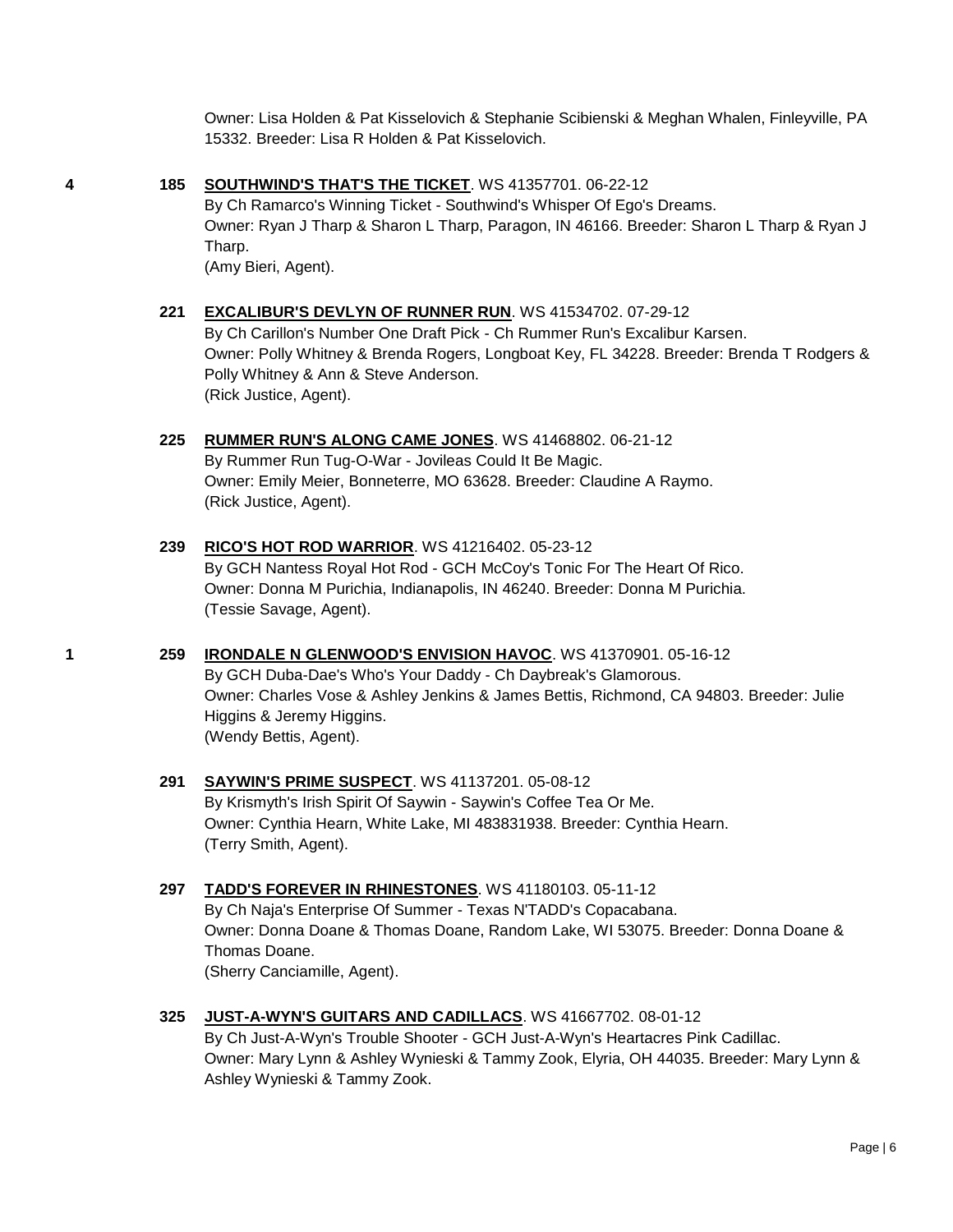#### **375 [SUNDEVIL'S IT'S SO EASY](http://www.infodog.com/files/bdogrsl1.prg;makc=WS%2041039701;mdog=Sundevil_s_It_s_So_Easy;wins=all)**. WS 41039701. 06-09-12

By GCH Duba-Dae's Who's Your Daddy - GCH Sundevil's Classic Mustang. Owner: James Humphreys & Magda Humphreys, Peoria, AZ 85345. Breeder: James & Magda Humphreys. (Wendy Bettis, Agent).

### **377 [SUNDEVIL'S REAL DEAL](http://www.infodog.com/files/bdogrsl1.prg;makc=WS%2041039702;mdog=Sundevil_s_Real_Deal;wins=all)**. WS 41039702. 06-09-12

By GCH Duba-Dae's Who's Your Daddy - GCH Sundevil's Classic Mustang. Owner: James Humphreys & Magda Humphreys, Peoria, AZ 85345. Breeder: James Humphreys & Magda Humphreys. (Wendy Bettis, Agent).

### **3 381 [PARAMOUNT'S AMPLIFIED](http://www.infodog.com/files/bdogrsl1.prg;makc=WS%2041516001;mdog=Paramount_s_Amplified;wins=all)**. WS 41516001. 07-11-12

By GCH Ensign's Justified - Sapphire's Black Gold. Owner: Megan Starner, Bennet, NE 68317. Breeder: Megan Starner & Shelly Williams. (Lori McClain Ferguson, Agent).

### **405 [IRONDALE'S TITANIUM](http://www.infodog.com/files/bdogrsl1.prg;makc=WS%2041039709;mdog=Irondale_s_Titanium;wins=all)**. WS 41039709. 06-09-12

By GCH Duba Dae's Who's Your Daddy - GCH Sundevil's Classic Mustang. Owner: Wendy Bettis, Riverside, CA 92508. Breeder: James & Magda Humphries.

#### **427 [RICO'S CAN'T TOUCH THIS](http://www.infodog.com/files/bdogrsl1.prg;makc=WS%2041216401;mdog=Rico_s_Can_t_Touch_This;wins=all)**. WS 41216401. 05-23-12

By GCH Nantess Royal Hot Rod - GCH McCoy's Tonic For The Heart Of Rico. Owner: Patti Turk & Tom Briscoe & Donna Purichia, Grayslake, IL 60030. Breeder: Donna Purichia.

(Tess Savage, Agent).

### **431 [CR SPITTING IMAGE](http://www.infodog.com/files/bdogrsl1.prg;makc=WS%2041614702;mdog=CR_Spitting_Image;wins=all)**. WS 41614702. 06-30-12

By Ch Randolfh's Beau Jangles - Cinnamon-CR Midnight Flyer. Owner: Rick Walunas & Cindy Walunas, Montague, MI 49437. Breeder: Cindy Walunas. (Jerry Ledford, Agent).

*BOXERS. Futurity, 12 & Under 15 Months, Brindle Dogs.*

- **1 161 [CHERAY'S CAPTURED AT WILLOWCREEK](http://www.infodog.com/files/bdogrsl1.prg;makc=WS%2040196802;mdog=Cheray_s_Captured_At_Willowcreek;wins=all)**. WS 40196802. 03-11-12 By GCH LRM Gold N Rock - Ch Denali's Black Diamond Of Shoreline. Owner: Raymond Reinhardt & Cherly Reinhardt & Michelle Taylor, Issaquah, WA 98027. Breeder: Michelle Taylor & Carol Shores. (Cindy Crawford-Gorath, Agent).
- **4 175 [PRAIRIE HILL'S N HAPPY TAIL'S NO DOUBT ABOUT IT](http://www.infodog.com/files/bdogrsl1.prg;makc=WS%2040555802;mdog=Prairie_Hill_s_N_Happy_Tail_s_No_Doubt_About_It;wins=all)**. WS 40555802. 03-31-12 By Ch Interlude's Never A Doubt RN CGC - Prairie Hill's Lil Miss Jade RN CD CGC. Owner: Alyson L Essington & Amy C Bieri, Port Barrington, IL 60010. Breeder: Alyson L Essington & Amy C Bieri.
- **2 249 [SHADIGEE'S SEQUEL TO LEGENDS](http://www.infodog.com/files/bdogrsl1.prg;makc=WS%2040684901;mdog=Shadigee_s_Sequel_To_Legends;wins=all)**. WS 40684901. 03-19-12 By Ch Pearlisle N Standing O Risk Factor - Ch Shadigee's Lady Luck.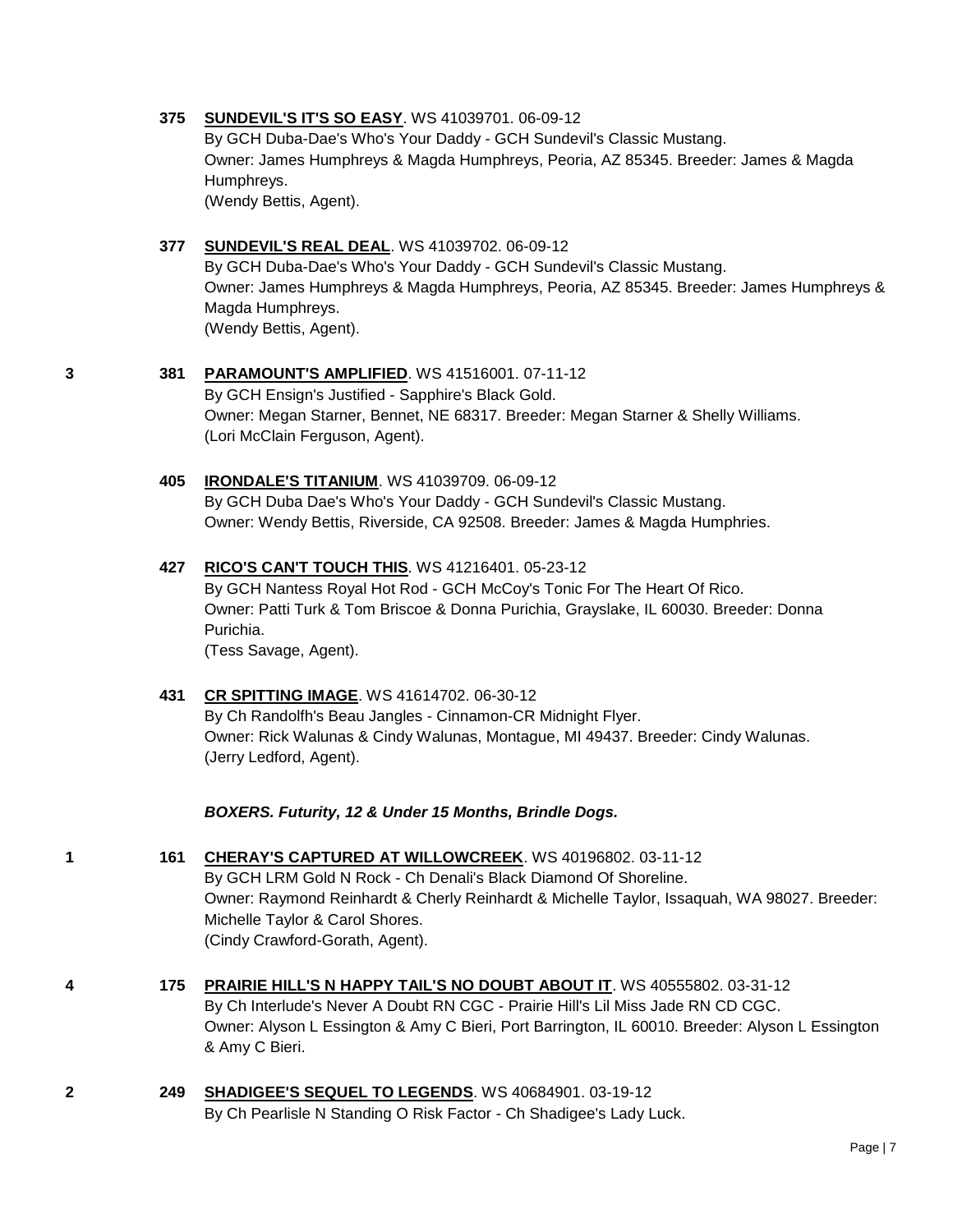Owner: Lee & Mary Jane Nowak, Alvaton, KY 421227623. Breeder: Lee & Mary Jane Nowak. (Lori McClain Ferguson, Agent).

**3 319 [SHADIGEE'S MY MAKER'S MARK](http://www.infodog.com/files/bdogrsl1.prg;makc=WS%2040684905;mdog=Shadigee_s_My_Maker_s_Mark;wins=all)**. WS 40684905. 03-19-12 By Ch Pearlisle N Standing O Risk Factor - Ch Shadigee's Lady Luck. Owner: Joyce Whittal & Lee J Nowak & Mary Jane Nowak, Savannah, GA 31410. Breeder: Lee J Nowak & Mary Jane Nowak. (Terri Galle, Agent).

> **419 [RAKLYNS CELEBRATING RINGS OF FIRE](http://www.infodog.com/files/bdogrsl1.prg;makc=WS%2041390101;mdog=Raklyns_Celebrating_Rings_Of_Fire;wins=all)**. WS 41390101. 03-27-12 By GCH KG Halcyon FireKing - Ch Raklyns Monte Carlo. Owner: Karen & Patrick Quagliana & Debbie & Erin Struff, Oakland, NJ 074362341. Breeder: Karen & Patrick Quagliana & Debbie & Erin Struff. (Debbie Struff, AKC Registered Handler).

#### *BOXERS. Futurity, 12 & Under 15 Months, Fawn Dogs.*

- **3 43 [HIJINX THIS IS HOW I ROLL](http://www.infodog.com/files/bdogrsl1.prg;makc=WS%2040490503;mdog=HiJinx_This_Is_How_I_Roll;wins=all)**. WS 40490503. 04-12-12 By Ch Bridgewood's Chasin' The Starz - Ch Sapphire's High Heels In Vegas. Owner: Bette Jo Nunn, Fallbrook, CA 92028. Breeder: Bette Jo Nunn & Bridget Reinhold. (Bridget Reinhold, Agent).
	- **53 [HAPPY TAIL'S ROCK STAR OF THUNDERBAY](http://www.infodog.com/files/bdogrsl1.prg;makc=WS%2040199603;mdog=Happy_Tail_s_Rock_Star_Of_Thunderbay;wins=all)**. WS 40199603. 02-19-12 By Ch Happy Tail's N Maxl's Golden Opportunity RN - GCH Chessel's N Happy Tail's Summer Lovin'. Owner: Bernard & Ruth Atkins, Galena, IL 61036. Breeder: Amy C Bieri & Todd Bieri & Lori McClain & Marci J Bell. (Amy Bieri, Agent).
- **4 77 [RAMASUN'S AND ABI GREAT EXPECTATIONS](http://www.infodog.com/files/bdogrsl1.prg;makc=WS%2040313501;mdog=Ramasun_s_And_Abi_Great_Expectations;wins=all)**. WS 40313501. 02-29-12 By Ch Pearlisle N Standing O Risk Factor - Ch Ramasun's Abi Hannah Montana. Owner: John L Driscoll & Rebecca Foley, Pelham, NH 030762315. Breeder: John Driscoll. (Kimberly Pastella-Calvacca, Agent).
	- **129 [CACHET'S READY TO RUMBLE](http://www.infodog.com/files/bdogrsl1.prg;makc=WS%2041104902;mdog=Cachet_s_Ready_To_Rumble;wins=all)**. WS 41104902. 05-04-12 By GCH Cachet'N Justa's Unforgiven - Cachet's Magic'N Mischief. Owner: Stephanie Davis, Youngsville, NC 275968007. Breeder: Len Magowitz & Lou Ann Tibbitts-Ridings.
	- **275 [BARGARY'S LINE DRIVE](http://www.infodog.com/files/bdogrsl1.prg;makc=WS%2041014101;mdog=Bargary_s_Line_Drive;wins=all)**. WS 41014101. 04-10-12 By Ch Bargary's Buried Treasure - Bargary's Ya Gotta Keep On Movin'. Owner: Barbara & Gary Wadge, Lacombe, LA 70445. Breeder: Barbara Wadge & Gary Wadge.
	- **279 [BREHO ALMOST GOT AWAY](http://www.infodog.com/files/bdogrsl1.prg;makc=WS%2041013601;mdog=Breho_Almost_Got_Away;wins=all)**. WS 41013601. 04-15-12 By Ch Storybook Page After Page - GCH Breho Emerson Dream Walkin' RN BN. Owner: Suzanne Crites & Brenda Stuckey & Karen Emerson & T Galle, Hot Springs, AR 71913.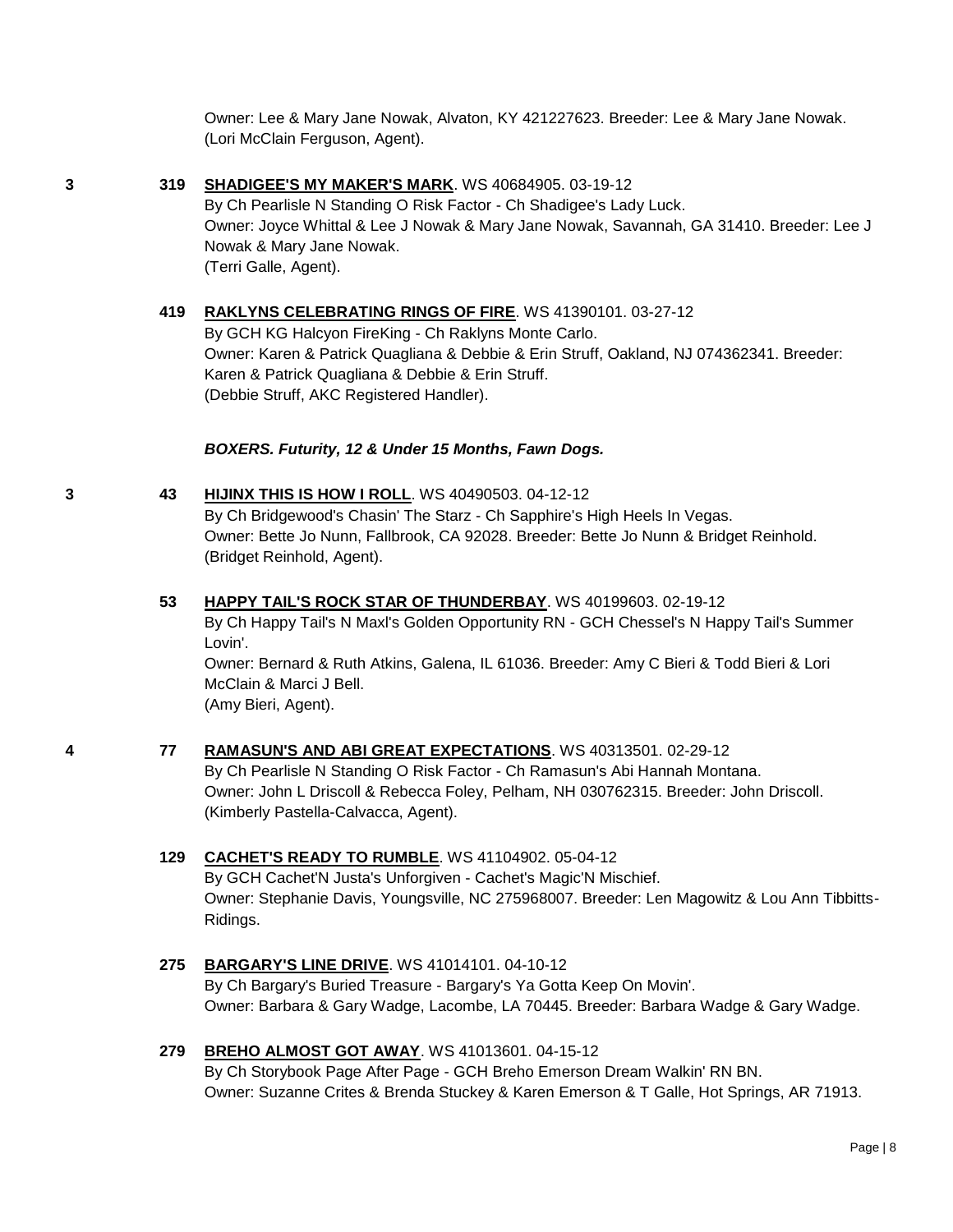Breeder: Suzanne Crites & Brenda Stuckey & Karen Emerson & T Galle.

- 
- **1 351 [BURLWOOD-TERINOR'S ULTIMATE DRIVING MACHINE](http://www.infodog.com/files/bdogrsl1.prg;makc=WS%2041302702;mdog=Burlwood-Terinor_s_Ultimate_Driving_Machine;wins=all)**. WS 41302702. 04-17-12 By Ch Burlwood's Drive'm Wild Dreamweaver - Ch Burlwood's Between Friends For Terinor. Owner: Terri Robinson & Rhonda A Nickels & Joleena Young & Mack Young & Gina Freer, Sullivan, IL 61951. Breeder: Terri Robinson & Rhonda A Nickels. (Christa Cook, Agent).
- **2 389 [FAIRVIEW CRAZY TRAIN](http://www.infodog.com/files/bdogrsl1.prg;makc=WS%2040922402;mdog=Fairview_Crazy_Train;wins=all)**. WS 40922402. 04-16-12 By Ch Brandiwine If By Chance At Minstrel - Global Let It Be At Fairview. Owner: Katrina Medved, Masontown, PA 15461. Breeder: Katrina Medved & Kti Jensen.
	- **445 [ROCKET N SOVRANO'S SPIRIT IN THE SKY](http://www.infodog.com/files/bdogrsl1.prg;makc=WS%2040712001;mdog=Rocket_N_Sovrano_s_Spirit_In_The_Sky;wins=all)**. WS 40712001. 04-16-12 By Ch Bentbrook's Image Of HighNoon - Rocket's Sky's The Limit CD RN CGC. Owner: Melissa Bell & Kerry Rodgers, Frederick, CO 80504. Breeder: Kerry Rodgers. (Terri Galle, Agent).

*BOXERS. Futurity, 15 & Under 18 Months, Brindle Dogs.*

- **4 19 [CANCIA'S MCCOY'S HOLLYWOOD NIGHTS](http://www.infodog.com/files/bdogrsl1.prg;makc=WS%2039750203;mdog=Cancia_s_Mccoy_s_Hollywood_Nights;wins=all)**. WS 39750203. 12-22-11 By Ch Silverlane's Excalibur - Ch Backwoods Taylor Made Illusion. Owner: Sarah South & S Canciamille & L McCoy, Robinson, IL 62454. Breeder: Sarah South & Sherry L Canciamille.
	- **115 [RAVENCREST ORACLE OF CINNRHEE](http://www.infodog.com/files/bdogrsl1.prg;makc=ZA%20446589CA;mdog=Ravencrest_Oracle_Of_Cinnrhee;wins=all)**. ZA 446589CA. 01-30-12 By Cinnrhee Hiriveroler Heartacre - Ch Heart Acre Cinnrhee One Hot Day. Owner: A Collins & R Postoff & Dirsopp, Campbellville ON, CN L0P 1B0. Breeder: Dirsopp & A Collins & R Postoff. (H Medley Small, Agent).
- **1 117 [SUNDARBY'S POLITICALLY CORRECT KORVETTE](http://www.infodog.com/files/bdogrsl1.prg;makc=WS%2039543301;mdog=Sundarby_s_Politically_Correct_Korvette;wins=all)**. WS 39543301. 12-18-11 By Ch Solidrocks Keeping Score At Korvette - Ch Sundarbys Romp-N-Roulette. Owner: Dawn M Darby & Kimberly Page Conrad, Palm Beach Gardens, FL 33418. Breeder: Dawn M Darby & Kimberly Page Conrad.
- **3 167 [BLACKHAWK'S BLUELINE BOMBER](http://www.infodog.com/files/bdogrsl1.prg;makc=WS%2040418202;mdog=Blackhawk_s_Blueline_Bomber;wins=all)**. WS 40418202. 01-24-12 By Ch Illyrian's Trilogy - Ch Merical's Lightning Strike. Owner: Cecily Joque, Tacoma, WA 98405. Breeder: Cecily Joque. (Cindy Crawford-Gorath, Agent).
	- **219 [ARCHANGEL'S HEAR ME ROAR](http://www.infodog.com/files/bdogrsl1.prg;makc=WS%2039716702;mdog=Archangel_s_Hear_Me_Roar;wins=all)**. WS 39716702. 03-07-12 By GCH Carillon's M V P - Boxwood Keepsake Of Rummer Run. Owner: Amber Norton, Navarre, FL 325667546. Breeder: Amber Norton. (Rick Justice, Agent).
	- **345 [TESORO-RYZINGSTAR TRAVIESO](http://www.infodog.com/files/bdogrsl1.prg;makc=WS%2040555002;mdog=Tesoro-Ryzingstar_Travieso;wins=all)**. WS 40555002. 01-30-12 By Ch Illyrian's Trilogy - Ch Ryzingstar's Seven Come Eleven.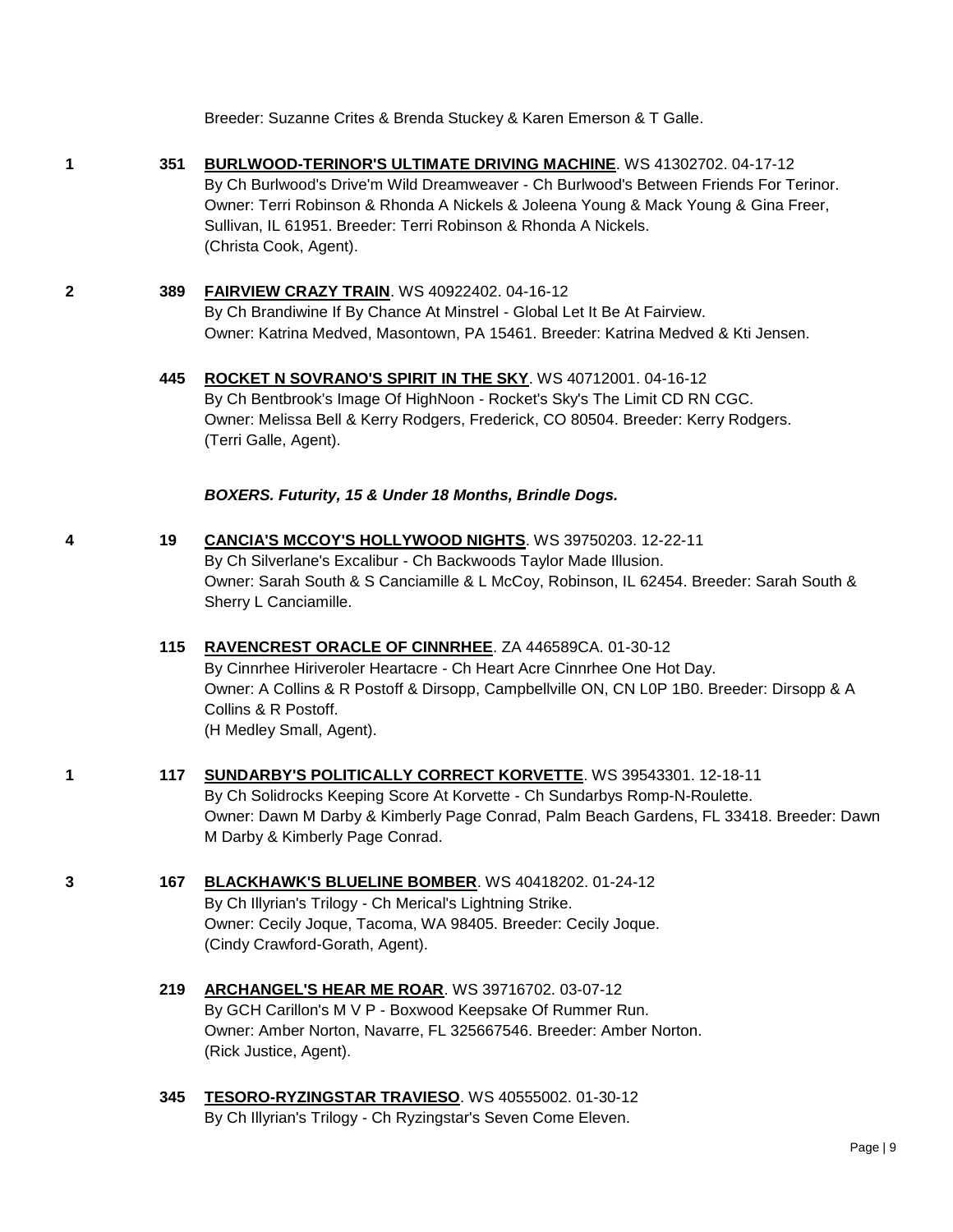Owner: Thoman Leonard & Jennifer Paul, Highlands Ranch, CO 80130693. Breeder: Jennifer Paul & Howard Engel & Patricia Healy.

**2 387 [M-G-M'S BRAVEHEART](http://www.infodog.com/files/bdogrsl1.prg;makc=WS%2039917701;mdog=M-G-M_s_Braveheart;wins=all)**. WS 39917701. 01-24-12 By Ch Marburl's Hidalgo - M-G-M's Red Hot Rhythm Of Marburl. Owner: Marsha Matli, Watonga, OK 73772. Breeder: Marsha Matli. (Lori McClain Ferguson, Agent).

*BOXERS. Futurity, 15 & Under 18 Months, Fawn Dogs.*

- **3 165 [LIBERTI'S FIRST AMERICAN HERO](http://www.infodog.com/files/bdogrsl1.prg;makc=WS%2039237006;mdog=Liberti_s_First_American_Hero;wins=all)**. WS 39237006. 11-26-11 By Ch Silverlane's Excalibur - Ch Liberti's Forever First Class. Owner: Katharina C Gatz, Hampshire, IL 601408349. Breeder: Teresa L Berge. (Sherry Canciamille, Agent).
- **4 243 [LIBERTI'S ROCKFORD MOTO FOREVER](http://www.infodog.com/files/bdogrsl1.prg;makc=W%20339237001;mdog=Liberti_s_Rockford_Moto_Forever;wins=all)**. W 339237001. 11-26-11 By GCH Silverlane's Excaliber - Ch Liberti's Forever First Class. Owner: Teresa L Berge, Rockford, IL 61103. Breeder: Teresa L Berge. (Sherry Canciamille, Agent).
- **2 253 [CH MARBURL'S BOOMERANG OF MGM](http://www.infodog.com/files/bdogrsl1.prg;makc=WS%2039917702;mdog=Ch_Marburl_s_Boomerang_Of_MGM;wins=all)**. WS 39917702. 01-24-12 By Ch Marburl's Hidalgo - Mgm's Red Hot Rhythm Of Marburl. Owner: Mary Frances Burleson, Sachse, TX 750483931. Breeder: Marsha L Matli. (Lori McClain Ferguson, Agent).
	- **337 [NEWCASTLE'S WAITING FOR A BITE](http://www.infodog.com/files/bdogrsl1.prg;makc=WS%2040071903;mdog=Newcastle_s_Waiting_For_A_Bite;wins=all)**. WS 40071903. 01-08-12 By Ch Randolph's Beau Jangles - Shaeward's Jolly Holiday At Newcastle. Owner: Jennifer & Jeremy Walker, Farmington Hills, MI 48334. Breeder: Jennifer & Jeremy Walker. (Ashley Wynieski, Agent).
- **1 379 [CH STANDING-O 'N' HARMSON YOU MADE ME LOVE YOU](http://www.infodog.com/files/bdogrsl1.prg;makc=WS%2039951301;mdog=Ch_Standing-O__N__Harmson_You_Made_Me_Love_You;wins=all)**. WS 39951301. 11-27-11 By GCH Harmson 'N' Standing-O Be Good To Me - Harmson N Standing-O's Day Dream. Owner: Pamela Shaw-George & Kathy McCarthy, South Hamilton, MA 019822716. Breeder: Kathy McCarthy & Pamela Shaw-George. (Debbie Struff, Agent).
	- **383 [KORVETTE'S MOVES LIKE JAGGER](http://www.infodog.com/files/bdogrsl1.prg;makc=WS%2039495904;mdog=Korvette_s_Moves_Like_Jagger;wins=all)**. WS 39495904. 12-22-11 By Ch Solidrock's Keeping Score At Korvette - Ch EWO's Virginia Korvette. Owner: Rebecca Ford & Tom Ford, Middleburg, FL 32068. Breeder: Kimberly Page Conrad. (Kimberly Conrad, Agent).

*BOXERS. Futurity, 6 & Under 9 Months, Brindle Bitches.*

**8 [TJ'S BREATH OF LIFE](http://www.infodog.com/files/bdogrsl1.prg;makc=WS%2042180303;mdog=TJ_s_Breath_Of_Life;wins=all)**. WS 42180303. 09-13-12 By GCH Hi-Tech The King Of Sherry Shoot JP - Ch TJ's Miss Parker.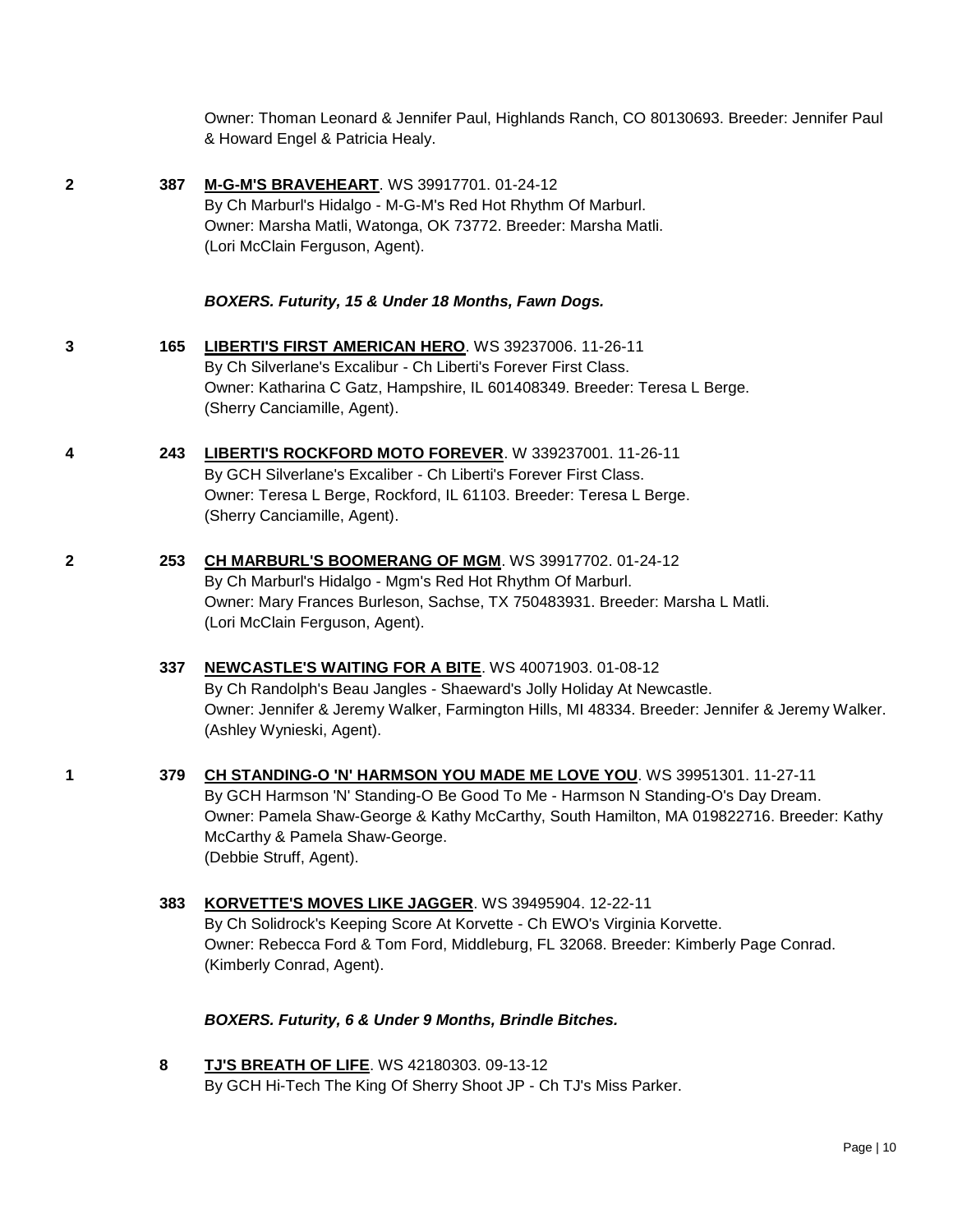Owner: Theresa Janzen, Lacey, WA 985098342. Breeder: Theresa Janzen & Dianna L Emmons.

**2 34 [CINNRRHEE'S RUN FOR THE ROSES](http://www.infodog.com/files/bdogrsl1.prg;makc=ZQ489804CAN;mdog=CinnrRhee_s_Run_For_The_Roses;wins=all)**. ZQ489804CAN. 08-13-12 By CinnRhee's Shoot Em Up - HeartAcres CinnRhee Kadenza. Owner: Brenda Vrooman & H Medley Small, Bossier City, LA 71111. Breeder: H Medley Small.

**A 82 [UPPERCUTS PICK OF THE CROP](http://www.infodog.com/files/bdogrsl1.prg;makc=WS%2042776601;mdog=Uppercuts_Pick_Of_The_Crop;wins=all)**. WS 42776601. 08-14-12 By Uppercuts Touch Of Brooklyn - Uppercuts One Last Punch. Owner: Jim Gillanders & Francine Gillanders, Tupperville ON, CN N0P 2M0. Breeder: Jim & Francine Gillanders.

# **4 138 [RAVENCREST GIRLONFIRE CINNRHEE](http://www.infodog.com/files/bdogrsl1.prg;makc=1101758ZUCA;mdog=Ravencrest_GirlOnFire_CinnRhee;wins=all)**. 1101758ZUCA. 10-04-12

By CinnRhee HiRiveRoler Heart Acre - Heart Acre CinnRhee One Hot Day. Owner: H Medley Small & D Kirsopp & R Postoff, Harrow ON, CN N0R 1G0. Breeder: H Medley Small & D Kirsopp & R Postoff.

**140 [AVALON'S MOONSTRUCK OF SUNDARBY](http://www.infodog.com/files/bdogrsl1.prg;makc=WS%2042995201;mdog=Avalon_s_Moonstruck_Of_Sundarby;wins=all)**. WS 42995201. 09-30-12

By Avalon's Fair Warning - Sundarby's Emblem. Owner: Norra Hansen & Dawn Darby, Palm Beach Gardens, FL 33418. Breeder: N Hansen & W Kays & D Darby. (Kimberly Page Conrad, Agent).

# **150 [CACHET'S TIMELESS STYLE](http://www.infodog.com/files/bdogrsl1.prg;makc=WS%2042106001;mdog=Cachet_s_Timeless_Style;wins=all)**. WS 42106001. 10-03-12 By Avalon's Fair Warning - Ch Cachet'N Justa's Unforgettable. Owner: Len Magowitz & Lou-Ann Tibbitts-Ridings & Terri Kaiser, Troy, NY 12180. Breeder: Len Magowitz & Lou-Ann Tibbitts-Ridings.

**A 152 [CACHET'S KEEP'N IN STYLE](http://www.infodog.com/files/bdogrsl1.prg;makc=WS%2042106004;mdog=Cachet_s_Keep_N_In_Style;wins=all)**. WS 42106004. 10-03-12 By Avalon's Fair Warning - Ch Cachet'N Justa's Unforgettable. Owner: Dara Murphy, Tiny ON, CN LOL 2T0. Breeder: Len Magowitz & Lou-Ann Tibbitts-Ridings.

### **1 182 [FALMARKS QUEEN OF DIAMONDS AT RJ](http://www.infodog.com/files/bdogrsl1.prg;makc=WS%2042587403;mdog=Falmarks_Queen_Of_Diamonds_At_RJ;wins=all)**. WS 42587403. 09-22-12

By Ch Falmarks Diamond Mine - Falmarks Samba. Owner: Ray & Judy De Rosa & Laura Cuthbert, Melrose, MA 02176. Breeder: Dana L Penney & Laura Cuthbert.

- **216 [SUNDARBY'S FUELED BY KORVETTE](http://www.infodog.com/files/bdogrsl1.prg;makc=WS%2042146402;mdog=Sundarby_s_Fueled_By_Korvette;wins=all)**. WS 42146402. 09-07-12 By Ch Solidrock's Keeping Score At Korvette - Ch Sundarby's Romp-N-Roulette. Owner: Kimberly Page Conrad & Dawn M Darby, Hoboken, GA 31542. Breeder: Dawn Darby & Kimberly Page Conrad.
- **238 [SAVOY SICILIAN GAME ON](http://www.infodog.com/files/bdogrsl1.prg;makc=WS%20426030801;mdog=Savoy_Sicilian_Game_On;wins=all)**. WS 426030801. 11-05-12 By GCH Raklyns The Bronx MVP At Third - Garnsey's Savoy Shiraz Of Haberl RN CA. Owner: Wendy J Mayhall, Dunnellon, FL 34433. Breeder: Wendy Mayhall.
- **246 [MOONLIGHT'S PASSION FOR FASHION](http://www.infodog.com/files/bdogrsl1.prg;makc=WS%2042588804;mdog=Moonlight_s_Passion_For_Fashion;wins=all)**. WS 42588804. 10-26-12 By Moonlight's Great Train Robbery - Moonlight'sNo Biz Like Showbiz, NA.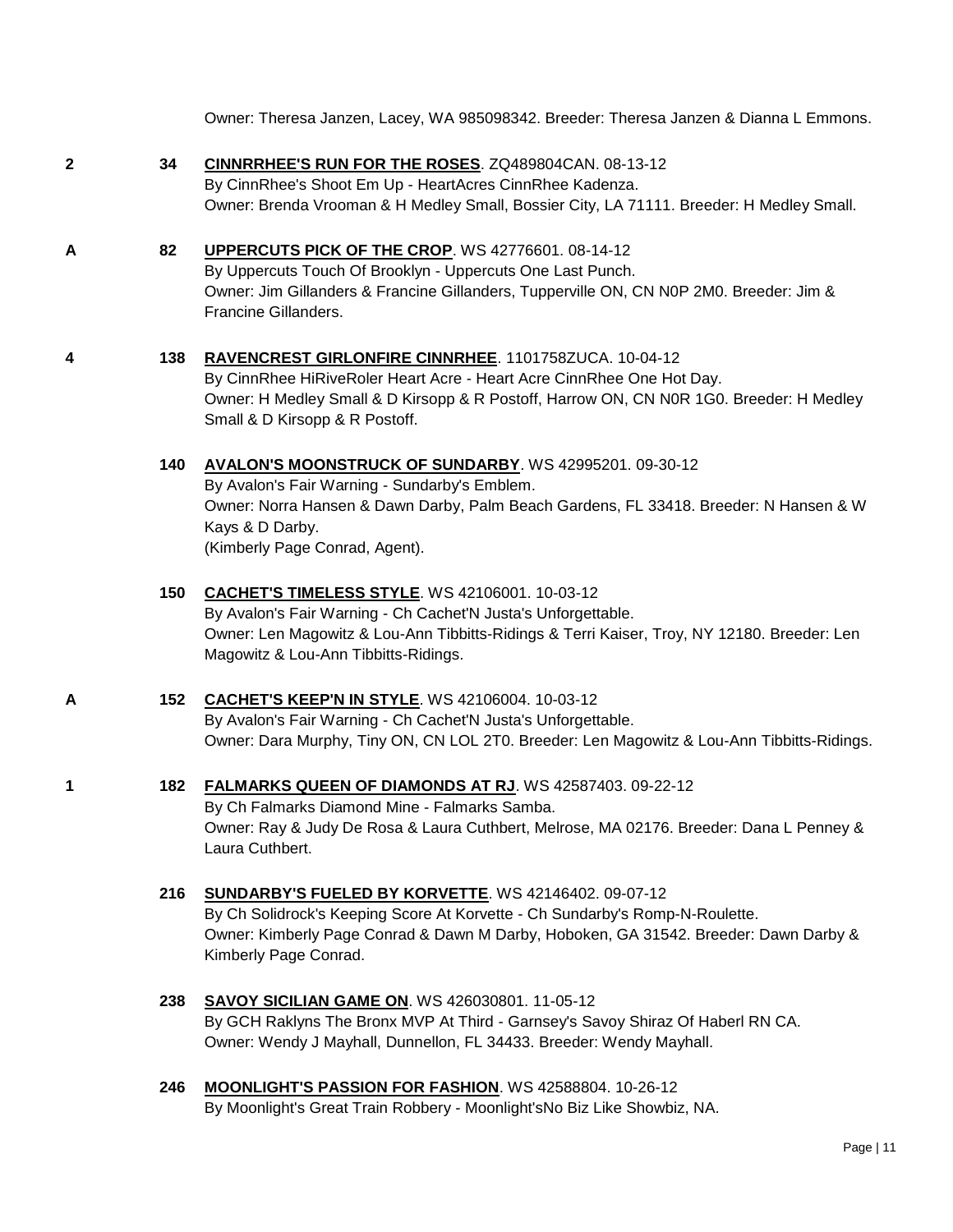Owner: Sharyn Chevrier & Michelle L Chevrier, Wilson, NY 14172. Breeder: Sharyn Chevrier & Michelle Chevrier & Denise Snyder.

- **342 [LANDO TADD'S LITTLE SURE SHOT](http://www.infodog.com/files/bdogrsl1.prg;makc=WS%2042286502;mdog=Lando_Tadd_s_Little_Sure_Shot;wins=all)**. WS 42286502. 11-06-12 By Lando's Locked N' Loaded - Lando's Onyx To Goodness Of Tadd. Owner: Trish Olinghouse & Donna Doane, Neosho, MO 64850. Breeder: Trish Olinghouse & Donna Doane.
- **376 [RYZINGSTAR-TESORO'S IT'S GONNA GET LOUD](http://www.infodog.com/files/bdogrsl1.prg;makc=WS%2043192401;mdog=Ryzingstar-Tesoro_s_It_s_Gonna_Get_Loud;wins=all)**. WS 43192401. 11-05-12 By Ch Marburl's Hidalgo - Ch Ryzingstar's Seven Come Eleven. Owner: Jennifer Paul & Howard Engel, Brighton, CO 80603. Breeder: Jennifer Paul & Howard Engel & Patricia Healy.

#### **434 [BROOKWOOD'S WARRIOR PRINCESS](http://www.infodog.com/files/bdogrsl1.prg;makc=WS%2042213001;mdog=Brookwood_s_Warrior_Princess;wins=all)**. WS 42213001. 08-16-12

By Ch Brookwood's Mystic Warrior - Brookwood's Dream Of Glory. Owner: Lee Ann Brooks & Bethany Glenn & Robert Taylor Hansel, Dry Ridge, KY 41035. Breeder: Lee Ann Brooks & Bethany Glenn & Robert Taylor Hansel.

#### **3 444 [RAKLYNS MACHINE GUN MAMA OF SHILO](http://www.infodog.com/files/bdogrsl1.prg;makc=WS%2042339902;mdog=Raklyns_Machine_Gun_Mama_Of_Shilo;wins=all)**. WS 42339902. 08-10-12

By Ch Rikar's Crime Of The Century - Ch Shilos Tequilla Sunrise At Jjn'S. Owner: Debbie & Erin Struff & Cindy Deamicis, Bolton, CT 06043. Breeder: Cynthia Deamicis & Debbie Struff & Erin Struff. (Debbie Struff, AKC Registered Handler).

#### *BOXERS. Futurity, 6 & Under 9 Months, Fawn Bitches.*

**1 10 [STRAWBERRY'S GOLDEN CINNIBON](http://www.infodog.com/files/bdogrsl1.prg;makc=WS%2042106401;mdog=Strawberry_s_Golden_Cinnibon;wins=all)**. WS 42106401. 09-16-12 By Ch Strawberry N Reo Gold Country - Ch Telstar's Cinni-Bon Sensashan. Owner: Bruce & Judith T Voran & Bonnie Wagaman, Stawberry, AZ 85544. Breeder: Bonnie Wagaman.

(James Bettis, Agent).

**80 [PHEASANT HOLLOWS STARSTRUCK AT VANQUISH](http://www.infodog.com/files/bdogrsl1.prg;makc=WS%2042701001;mdog=Pheasant_Hollows_Starstruck_At_Vanquish;wins=all)**. WS 42701001. 08-31-12 By GCH Pheasant Hollows All Time High - Pheasant Hollows Hello Bombshell.

Owner: Melissa & Mark Mathers & Allison Jones, Goderich ON, CN N7A 3X8. Breeder: Kerry Jones & Cynthia Carey & Allison Jones.

**192 [SCHMIDT'S-GC DO YOU BELIEVE IN MAGIC](http://www.infodog.com/files/bdogrsl1.prg;makc=WS%2041864107;mdog=Schmidt_s-GC_Do_You_Believe_In_Magic;wins=all)**. WS 41864107. 08-14-12

By GCH Schmidt's-GC Moose A. Moose - Schmidt's-GC TwinkleTwinkle Lil Star. Owner: Cindy Yaeger & Juli Schmidt, Marengo, OH 43334. Breeder: Juli Schmidt & Cindy Yaeger.

- **A 196 [FOXY BOXY CHAMPAIGN ON FIRE](http://www.infodog.com/files/bdogrsl1.prg;makc=WS%2041964703;mdog=Foxy_Boxy_Champaign_On_Fire;wins=all)**. WS 41964703. 09-12-12
	- By Ch Hallmarks Rumor Has It Hallmarks Chanel Of Barlisl. Owner: Susan Workman & Gary Steele & William McWilliams, Riverside, CA 92506. Breeder: Gary & Michelle Steele.

(Kimberlie Steele-Gamero, Agent).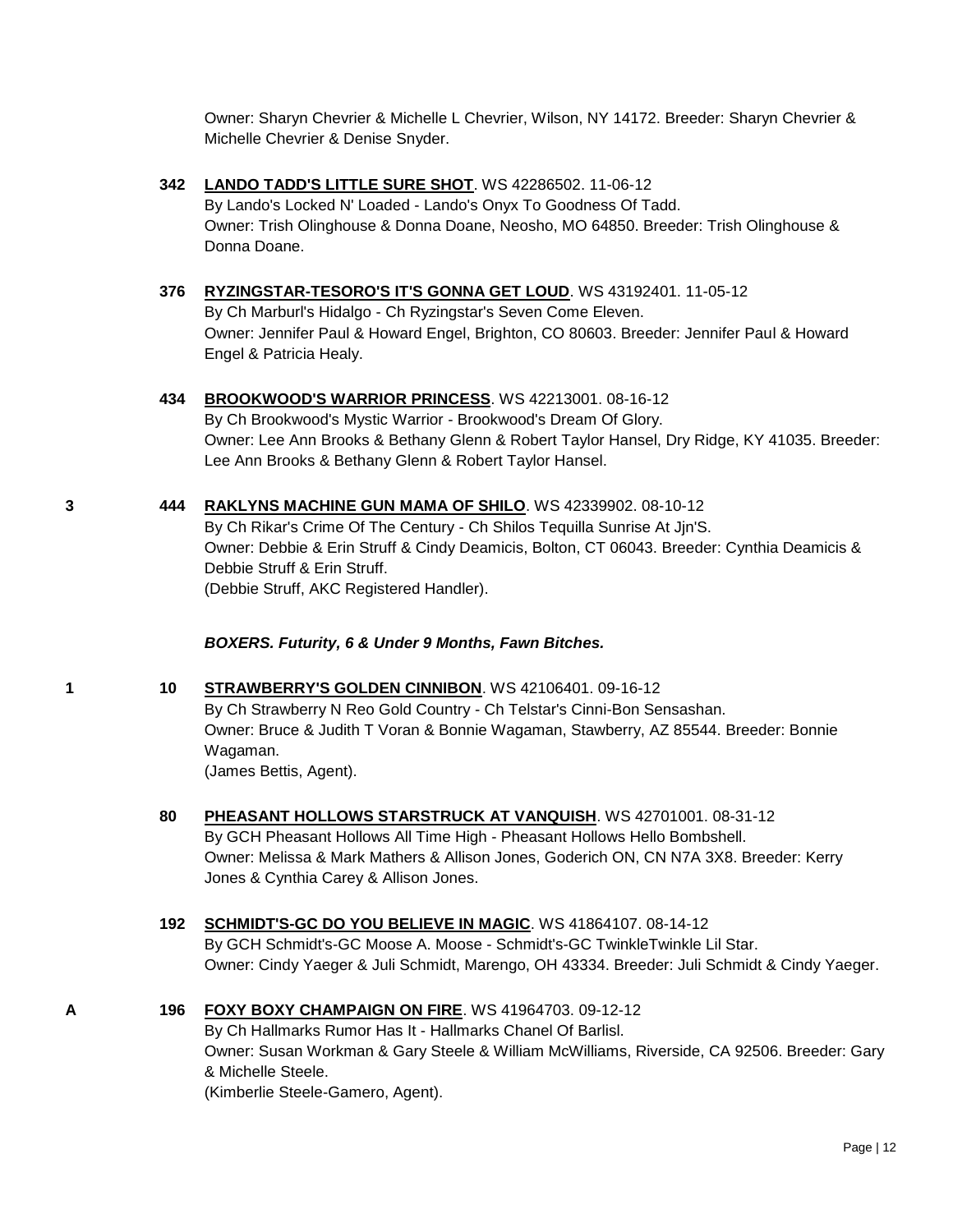#### **4 198 [STARLYNS FIRST LADY'S OF MAGIC](http://www.infodog.com/files/bdogrsl1.prg;makc=WS%2042102203;mdog=Starlyns_First_Lady_s_Of_Magic;wins=all)**. WS 42102203. 10-17-12

By Ch Capris Magic Maker Of Sassy - Starlyns Vegas Layde. Owner: Lynn D Caroll-Jerbis & William D Jerbis, Riverside, CA 92506. Breeder: Lynn D Carol & William D Jerbis. (Kimberlie Steele-Gamero, Agent).

# **A 222 [RUMMER RUN'S PARTY TIME](http://www.infodog.com/files/bdogrsl1.prg;makc=WS%2042533201;mdog=Rummer_Run_s_Party_Time;wins=all)**. WS 42533201. 09-18-12

By GCH Ho-Pa's Grand Slam - Ch Rummer Run's Tallyho. Owner: Ann & Steve Anderson, Atlanta, GA 30327. Breeder: Ann B Anderson & Steven Anderson. (Rick Justice, Agent).

# **224 [BOXWOOD'S DREAM TIME OF RUMMER RUN](http://www.infodog.com/files/bdogrsl1.prg;makc=WS%2042533204;mdog=Boxwood_s_Dream_Time_Of_Rummer_Run;wins=all)**. WS 42533204. 09-18-12 By GCH Ho-Pa's Grand Slam - Ch Rummer Run's Tally Ho.

Owner: Sally & Susan Peters, Warrior, AL 35180. Breeder: Ann & Steve Anderson. (Rick Justice, Agent).

# **240 [SAVOY SICILIAN MARK MY WORDS](http://www.infodog.com/files/bdogrsl1.prg;makc=WS%2042603803;mdog=Savoy_Sicilian_Mark_My_Words;wins=all)**. WS 42603803. 11-05-12 By GCH Raklyns The Bronx MVP At Third - Garnsey's Savoy Shiraz Of Haberl RN CA. Owner: Evelyn C Mark, Eustis, FL 32736. Breeder: Wendy Mayhall.

# **242 [SAVOY SICILIAN THUNDER BUNNY](http://www.infodog.com/files/bdogrsl1.prg;makc=WC%2042603802;mdog=Savoy_Sicilian_Thunder_Bunny;wins=all)**. WC 42603802. 11-05-12 By GCH Raklyns The Bronx MVP At Third - Garnsey's Savoy Shiraz Of Haberl RN CA. Owner: Wendy J Mayhall, Dunnellon, FL 34433. Breeder: Wendy Mayhall.

# **280 [KATANDY'S ON A LARK](http://www.infodog.com/files/bdogrsl1.prg;makc=WS%2041902603;mdog=Katandy_s_On_A_Lark;wins=all)**. WS 41902603. 09-09-12

By GCH Katandy's Fast Forward - Ch River-Run's Paramount Masquerade. Owner: Lee Morris & Mark Young, Davidsonville, MD 21035. Breeder: Lee Morris & Mark Young.

# **2 282 [ASUNCION 'N HARLYN'S SECRET TALISMAN](http://www.infodog.com/files/bdogrsl1.prg;makc=WS%2042935802;mdog=Asuncion__N_Harlyn_s_Secret_Talisman;wins=all)**. WS 42935802. 08-24-12 By Ch Samson N Asuncion New Start - Wit's End Total Eclipse. Owner: Carol McGuire & Angie Friesen, Nokesville, VA 20181. Breeder: C Haywood & A Friesen.

# **326 [STARLYN'S ICE CRYSTAL](http://www.infodog.com/files/bdogrsl1.prg;makc=WS%2042102202;mdog=Starlyn_s_Ice_Crystal;wins=all)**. WS 42102202. 10-17-12

By Ch Capri's Magic Maker Of Sassy - Starlyns Vegas Ladye. Owner: Janice Solas Lynn & Carroll-Jerbis, Las Vegas, NV 89139. Breeder: William D Jerbis & Lynn D Carroll-Jerbis. (Dan Buchwald, Agent).

**3 338 [VIXAYO'S GOLDEN TICKET](http://www.infodog.com/files/bdogrsl1.prg;makc=WS%2042437504;mdog=Vixayo_s_Golden_Ticket;wins=all)**. WS 42437504. 08-15-12 By Draco's Sikander - Haberl's Golden Child. Owner: Kham Vixayo, St Pete, FL 33702. Breeder: Kham Vixayo & Peggy Otto.

#### **A 414 SCHMIDT'S - [GC ABRACADABRA](http://www.infodog.com/files/bdogrsl1.prg;makc=WS%2041864103;mdog=Schmidt_s_-_GC_Abracadabra;wins=all)**. WS 41864103. 08-14-12 By Schmidt's - GC Moose A. Moose - Schmidt's - GC Twinkletwinkle Lil Star. Owner: Juli Schmidt & Cindy Yaeger, Galena, OH 43021. Breeder: Juli Schmidt & Cindy Yaeger.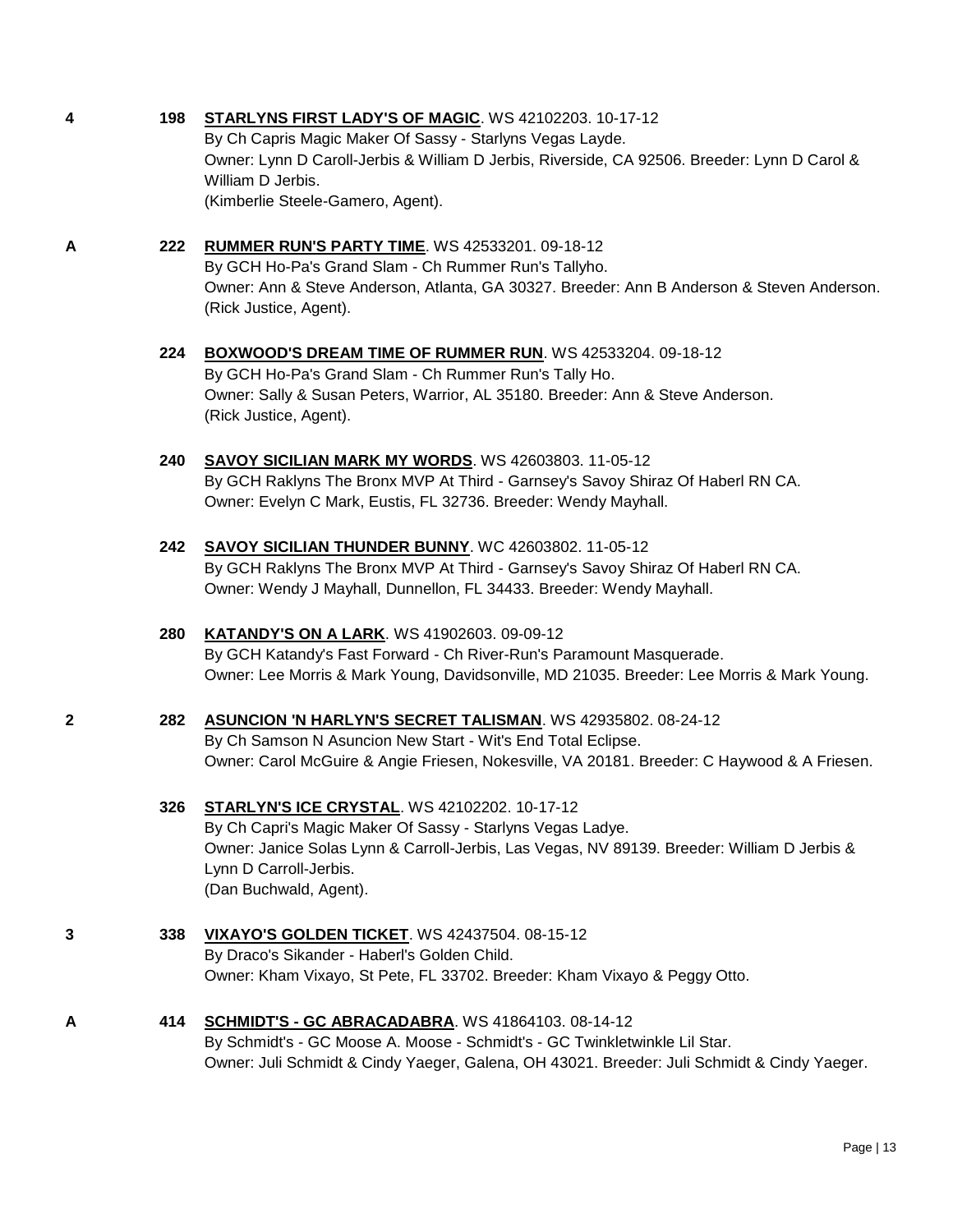# **482 [NANTESS NONCHA OF JO-SAN'S](http://www.infodog.com/files/bdogrsl1.prg;makc=WS%2042546401;mdog=Nantess_Noncha_Of_Jo-San_s;wins=all)**. WS 42546401. 10-06-12

By Ch Nantess Just Try It - Jo-San's Sassy. Owner: Sandra Lynch & Christa Hibbard, Broken Arrow, OK 74014. Breeder: Sandra Lynch. (Tessie Savage, Agent).

- **484 [NANTESS SASHA OF JO-SAN'S](http://www.infodog.com/files/bdogrsl1.prg;makc=WS%2042546402;mdog=Nantess_Sasha_Of_Jo-San_s;wins=all)**. WS 42546402. 10-06-12 By Ch Nantess Just Try It - Jo-San's Sassy. Owner: Sandra Lynch & Christa Hibbard, Broken Arrow, OK 74014. Breeder: Sandra Lynch. (Tessie Savage, Agent).
- **506 [WINDWARD'S TELL ME A HAPPY TAIL](http://www.infodog.com/files/bdogrsl1.prg;makc=WS%2042416701;mdog=Windward_s_Tell_Me_A_Happy_Tail;wins=all)**. WS 42416701. 10-13-12 By GCH Barbiloc's Dart Image Of Happy Tails - GCH Pritchett N Bay's Doin It Cali Style. Owner: Reuben N Dourte & Alexandra Dourte & Amy C Bieri, Marcellus, MI 49067. Breeder: Reuben N Dourte & Alexandra Dourte & Amy C Bieri.

### *BOXERS. Futurity, 9 & Under 12 Months, Brindle Bitches.*

- **18 [INSPIRATION'S ENVY OF HI-TECH](http://www.infodog.com/files/bdogrsl1.prg;makc=WS%2041841501;mdog=Inspiration_s_Envy_Of_Hi-Tech;wins=all)**. WS 41841501. 05-10-12 By Ch Hi-Tech Johnny J Of Boxerton - Ch HydePark Reflected Inspiration. Owner: Gina Freer & Zoila A Truesdale, Seekonk, MA 027713926. Breeder: Gina Freer & Zoila A Truesdale. (Kimberly Calvacca, AKC Registered Handler AKC).
- **48 [PHEASANT HOLLOW'S BLACK LABEL WITH MASUE'S](http://www.infodog.com/files/bdogrsl1.prg;makc=WS%2041655105;mdog=Pheasant_Hollow_s_Black_Label_With_Masue_s;wins=all)**. WS 41655105. 07-19-12 By GCH Pheasant Hollow's Kryptonite - Pheasant Hollows Cinderella. Owner: Sue Tolbert, Troutville, VA 24175. Breeder: K & A Jones & K Cammer. (Allison Jones, Agent).
- **52 [GENTRY'S LUNAR ECLIPSE RN](http://www.infodog.com/files/bdogrsl1.prg;makc=WS%2041009704;mdog=Gentry_s_Lunar_Eclipse_RN;wins=all)**. WS 41009704. 05-14-12 By Rocket's Escape Velocity To Gentry - Ch REO's Miss Hershey's Kiss. Owner: Cecilia Armesto, Miami Springs, FL 33166. Breeder: Paula Vandervoort. (B J Barnhardt, Agent).
- **4 84 [STORYBOOK STORYTIME RAG DOLL](http://www.infodog.com/files/bdogrsl1.prg;makc=WS%2041326102;mdog=Storybook_Storytime_Rag_Doll;wins=all)**. WS 41326102. 06-14-12 By Ch Zaracon's Rais'n The Stakes - Ch Storybook Bound In Gold. Owner: Linda Abel & Skip Abel, Elk River, MN 55330. Breeder: Skip Abel & Linda Abel. (Michael Shepherd, AKC Registered Handler AKC).
- **2 90 [BREHO FLYIN' HIGH WITH MARBURL](http://www.infodog.com/files/bdogrsl1.prg;makc=WS%2041450802;mdog=Breho_Flyin__High_With_Marburl;wins=all)**. WS 41450802. 07-24-12 By Suncrest's Strike It Rich At Maxl - Breho Emerson Shock'N Y'All. Owner: Brenda Stuckey & Mary Frances Burleson & Theresa Galle, Jonesboro, LA 71251. Breeder: Brenda Stuckey & Karen & Jim Emerson & Theresa Galle.
	- **186 [JOVILEA'S GUNPOWDER N LEAD](http://www.infodog.com/files/bdogrsl1.prg;makc=WS%2041468804;mdog=Jovilea_s_Gunpowder_N_Lead;wins=all)**. WS 41468804. 06-21-12 By Rummer Run's Tug Of War - Jovilea's Could It Be Magic. Owner: Claudine A Raymo, Geneva, FL 32732. Breeder: Claudine A Raymo.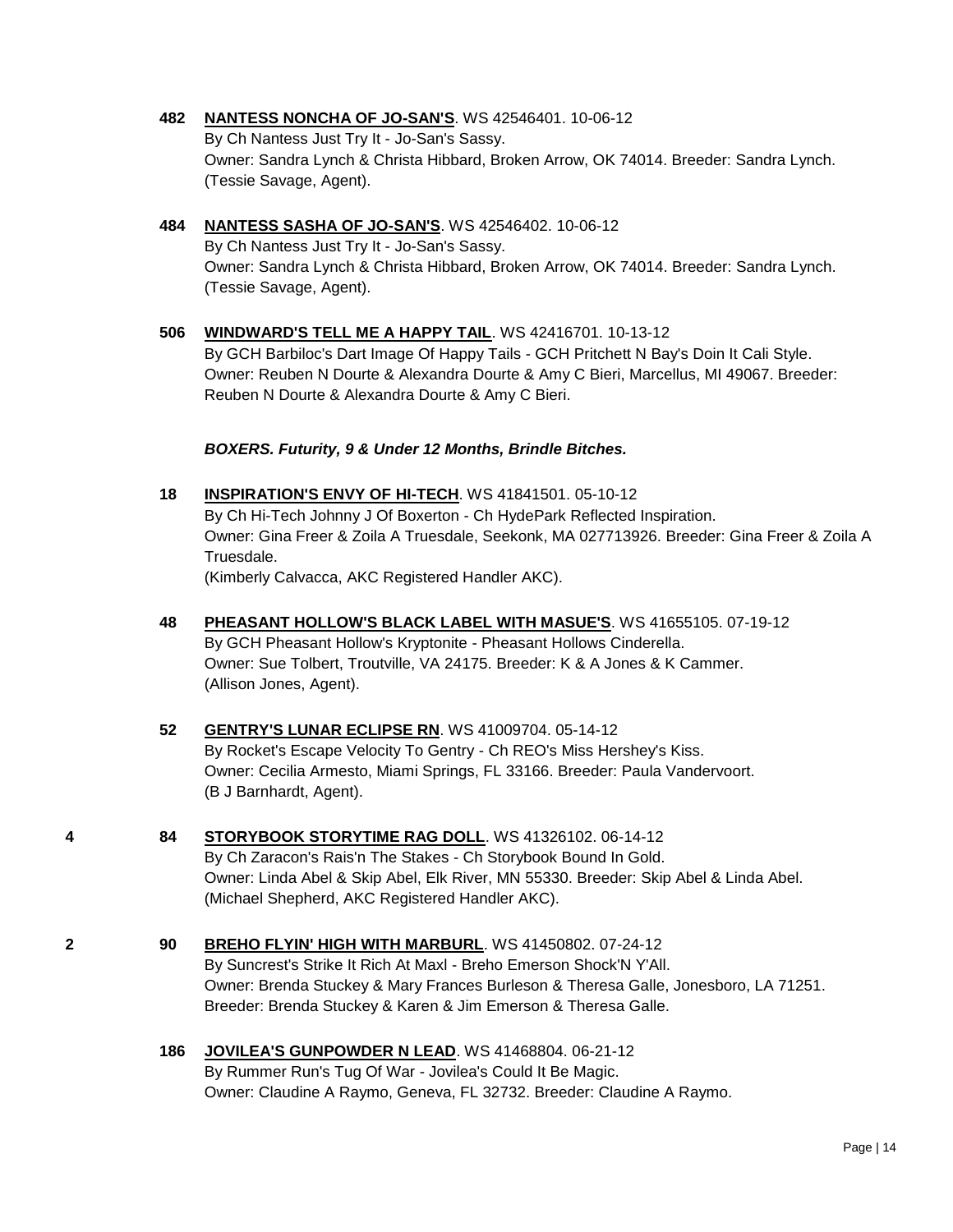(Rick Justice, Agent).

- **206 [PHEASANT HOLLOW'S BLACK ICE ON TWIN POND](http://www.infodog.com/files/bdogrsl1.prg;makc=WS%2041655103;mdog=Pheasant_Hollow_s_Black_Ice_On_Twin_Pond;wins=all)**. WS 41655103. 07-19-12 By Ch Pheasant Hollow's Kryptonite - Pheasant Hollows Cinderella. Owner: Patricia & Robert Detoro & Allison & Kerry Jones, Newburgh, NY 12550. Breeder: Allison & Kerry Jones & Kimberly Cammer & Pat Detoro.
- **208 [PHEASANT HOLLOWS BLACK WIDOW](http://www.infodog.com/files/bdogrsl1.prg;makc=WS%2041655109;mdog=Pheasant_Hollows_Black_Widow;wins=all)**. WS 41655109. 07-19-12

By GCH Pheasant Hollow's Kryptonite - Pheasant Hollows Cinderella. Owner: Jean Kopperud & K Cammer & K & A Jones, Clarence, NY 14031. Breeder: K Cammer & K & A Jones.

- **1/BPF/GFW 226 [RUMMER RUN'S BLACK MAGIC](http://www.infodog.com/files/bdogrsl1.prg;makc=WS%2041757302;mdog=Rummer_Run_s_Black_Magic;wins=all)**. WS 41757302. 06-16-12 By Ch Ho-Pa's Grand Slam - Ch Country Time's Sweet Home Alabama. Owner: Ann & Steve Anderson, Atlanta, GA 30327. Breeder: Ann & Steve Anderson & Claudine Raymo. (Rick Justice, Agent).
	- **250 [WINFALL'S DOUBLE CHOCOLATE](http://www.infodog.com/files/bdogrsl1.prg;makc=ZN%20477707;mdog=Winfall_s_Double_Chocolate;wins=all)**. ZN 477707. 07-14-12 By Ch Moon Valley's Momentum - Winfall's We Love Chocolate. Owner: Laura King & Joan Drury & Tina Porter, Binbrook ON, CN L0R 1C0. Breeder: Joan Drury & Tina Porter.
	- **290 [WINFALL'S CHOCOLATE MOMENTO](http://www.infodog.com/files/bdogrsl1.prg;makc=ZN%20477709CAN;mdog=Winfall_s_Chocolate_Momento;wins=all)**. ZN 477709CAN. 07-14-12 By Moon Valley Momentum - Ch Winfall's We Love Chocolate. Owner: Deborah Speed, Glyndon, MD 21071. Breeder: Joan Drury & Tina Porter.
	- **312 [WINDFALL'S CHOCOLATE TEMPTATION](http://www.infodog.com/files/bdogrsl1.prg;makc=ZN477706CAN;mdog=Windfall_s_Chocolate_Temptation;wins=all)**. ZN477706CAN. 07-14-12 By Ch Moonvalley Momentum - Windfall's We Love Chocolate. Owner: Tina Porter & Joan Drury, Mt Albert ON, CN L0G 1M0. Breeder: Tina Porter & Joan Drury.
	- **500 [SYMPHONY N RAINEYLANE'S RAISE YOUR GLASS](http://www.infodog.com/files/bdogrsl1.prg;makc=WS%2041371003;mdog=Symphony_N_Raineylane_s_Raise_Your_Glass;wins=all)**. WS 41371003. 07-05-12 By GCH Irondale's Look At Me Now - Ch Symphony's Summer Wind. Owner: Bridget Brown & Mollie Smith, Pelham, AL 35124. Breeder: Mollie Smith & Reuben Smith & Wendy Bettis. (Wendy Bettis, Agent).
- **3 502 [GC-SCHMIDT'S BETCHA BY GOLLY WOW](http://www.infodog.com/files/bdogrsl1.prg;makc=WS%2042126801;mdog=GC-Schmidt_s_Betcha_By_Golly_Wow;wins=all)**. WS 42126801. 07-31-12 By Nord Del Cuore Grande - Ch Schmidt's-GC Wish Upon A Star. Owner: Cindy Yaeger & Juli Schmidt, Marengo, OH 43334. Breeder: Juli Schmidt & Cindy Yaeger.
	- **530 [RUMMER RUN TUG ON MY HEARTSTRINGS](http://www.infodog.com/files/bdogrsl1.prg;makc=WS%2041468801;mdog=Rummer_Run_Tug_On_My_Heartstrings;wins=all)**. WS 41468801. 06-21-12 By Rummer Run's Tug Of War - Jovilee's Could It Be Magic. Owner: Kamiron Belcher & Mandy Justice & Ann Anderson, Alabaster, AL 35007. Breeder: Claudine Raymo. (Rick Justice, Agent).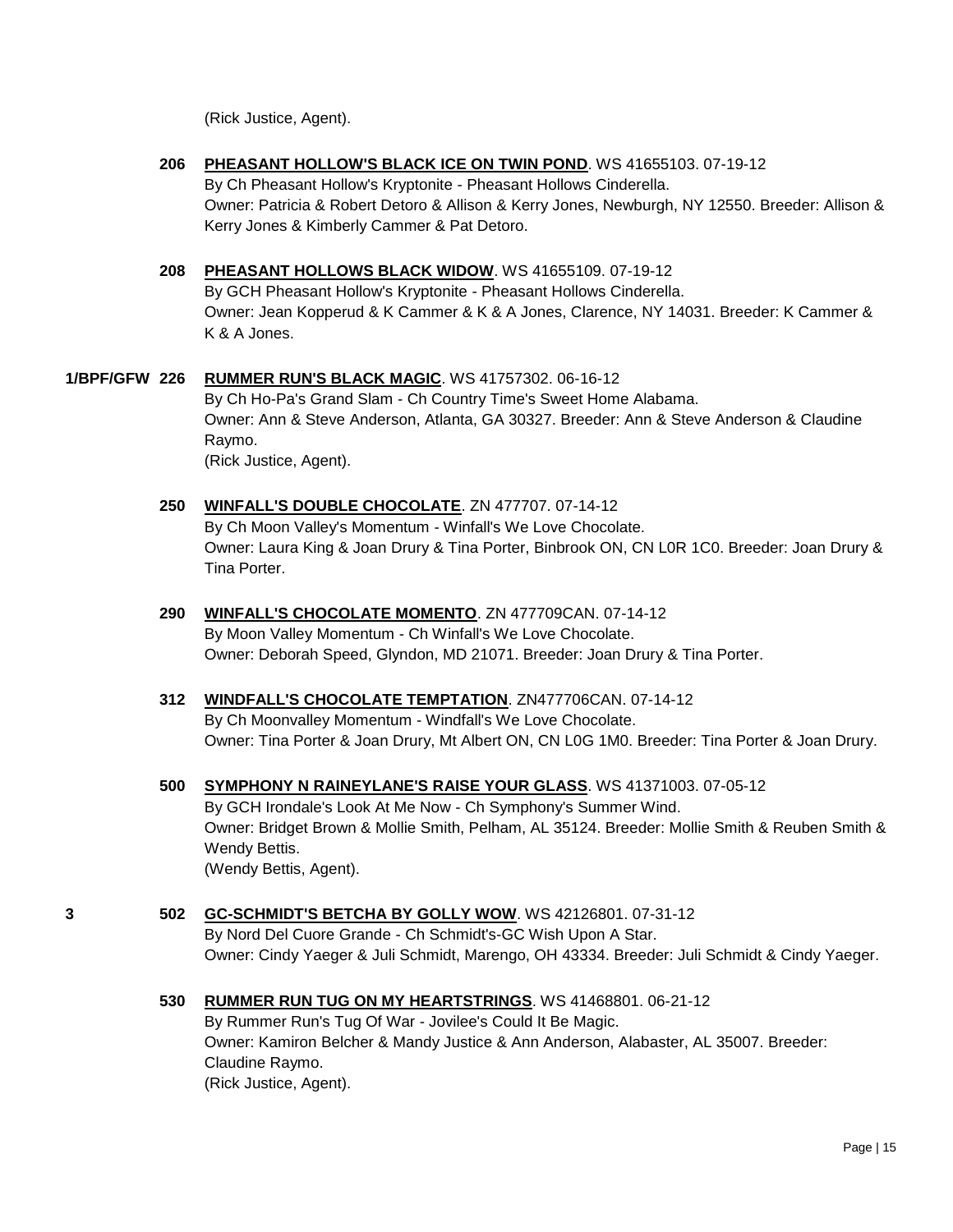#### *BOXERS. Futurity, 9 & Under 12 Months, Fawn Bitches.*

**1 38 [JOKAR'S N HAPPY TAIL'S BLONDE MOMENTS](http://www.infodog.com/files/bdogrsl1.prg;makc=WS%2041571902;mdog=JoKar_s_N_Happy_Tail_s_Blonde_Moments;wins=all)**. WS 41571902. 06-22-12 By Ch Illyrian's Trilogy - GCH JoKar's Blonde Ambition's Of Happy Tails. Owner: Eugenia Koshiol & Amy Bieri, Monee, IL 60449. Breeder: Carrie Cole & Amy Bieri.

- **66 [TY-CAN'S CARAMEL KISS @ CAREDAN](http://www.infodog.com/files/bdogrsl1.prg;makc=WS%2041943102;mdog=TY-CAN_s_Caramel_Kiss_@_Caredan;wins=all)**. WS 41943102. 07-29-12 By GCH Keilann's Twisted Kiss @ Celebrity - Ch Jaegerhouse's Yama Canyon. Owner: Carey Stevens & Carol Cotter, Sellersville, PA 18960. Breeder: Carol Cotter & Mike Carberry.
- **3 88 [ENVISION GLITTER IN THE AIR](http://www.infodog.com/files/bdogrsl1.prg;makc=WS%2041370904;mdog=Envision_Glitter_In_The_Air;wins=all)**. WS 41370904. 05-16-12 By GCH Duba-Dae's Who's Your Daddy - Ch Daybreak's Glamorous.

Owner: Lacey Dawe & Julie Higgins, London ON, CN N5X 2A1. Breeder: Julie Higgins & Jeramy Higgins. (Wendy Bettis, Agent).

**94 [WILMOR'S RUMOR HAS IT OF STANDING-O](http://www.infodog.com/files/bdogrsl1.prg;makc=WS%2041667801;mdog=Wilmor_s_Rumor_Has_It_Of_Standing-O;wins=all)**. WS 41667801. 07-09-12 By Ch Standing O Image X Luckyjades - Wilmorkanto Fell The Love Tonite. Owner: Jane Wilkinson & Pamela Shaw-George & Kathy Frohock & Shawnesse Thomas, Springfield, MA 01104. Breeder: Jane Wilkinson & Kathy Frohock & Shawnesse Thomas & Richard Morton.

(Debbie Struff, AKC Registered Handler).

# **102 [RAYPAT'S FULL OF GRACE](http://www.infodog.com/files/bdogrsl1.prg;makc=WS%2041221604;mdog=Raypat_s_Full_Of_Grace;wins=all)**. WS 41221604. 06-09-12 By GCH Bourbonhill's Zesty Antics - Ch Raypat's To The World. Owner: Lisa R Holden & Pat Kisselovich & Stephanie Scibienski & R Kisselovich, Finleyville, PA

15332. Breeder: Lisa Holden & Pat Kisselovich. **A 110 [TY-CAN'S KISSES FROM ABOVE](http://www.infodog.com/files/bdogrsl1.prg;makc=WS%2041943103;mdog=TY-CAN_s_Kisses_From_Above;wins=all)**. WS 41943103. 07-29-12

By GCH Keilann's Twisted Kiss At Celebrity - Ch Jaegerhouse's Yama Canyon. Owner: Carol Cotter & Mike Carberry, New Cumberland, PA 17070. Breeder: Carol Cotter & Mike Carberry.

- **122 [ZIA'S EVERYDAY ANGEL](http://www.infodog.com/files/bdogrsl1.prg;makc=WS%2041130602;mdog=Zia_s_Everyday_Angel;wins=all)**. WS 41130602. 06-01-12 By Ch Storybook Page After Page - Ch McCoy's Merry Heart. Owner: Wendy Gram, Yukon, OK 73099. Breeder: Wendy Gram. (Michael Shepherd, Agent).
- **124 [ZIA'S OKLAHOMA GIRL](http://www.infodog.com/files/bdogrsl1.prg;makc=WS%2041130601;mdog=Zia_s_Oklahoma_Girl;wins=all)**. WS 41130601. 06-01-12 By Ch Storybook Page After Page - Ch McCoy's Merry Heart. Owner: Wendy Gram, Yukon, OK 73099. Breeder: Wendy Gram. (Lori McClain-Ferguson, Agent).

# **232 [GENTRY'S INFINITY](http://www.infodog.com/files/bdogrsl1.prg;makc=WS%2041009703;mdog=Gentry_s_Infinity;wins=all)**. WS 41009703. 05-14-12 By Rocket's Escape Velocity To Gentry - Ch REO's Miss Hershey's Kiss.

Page | 16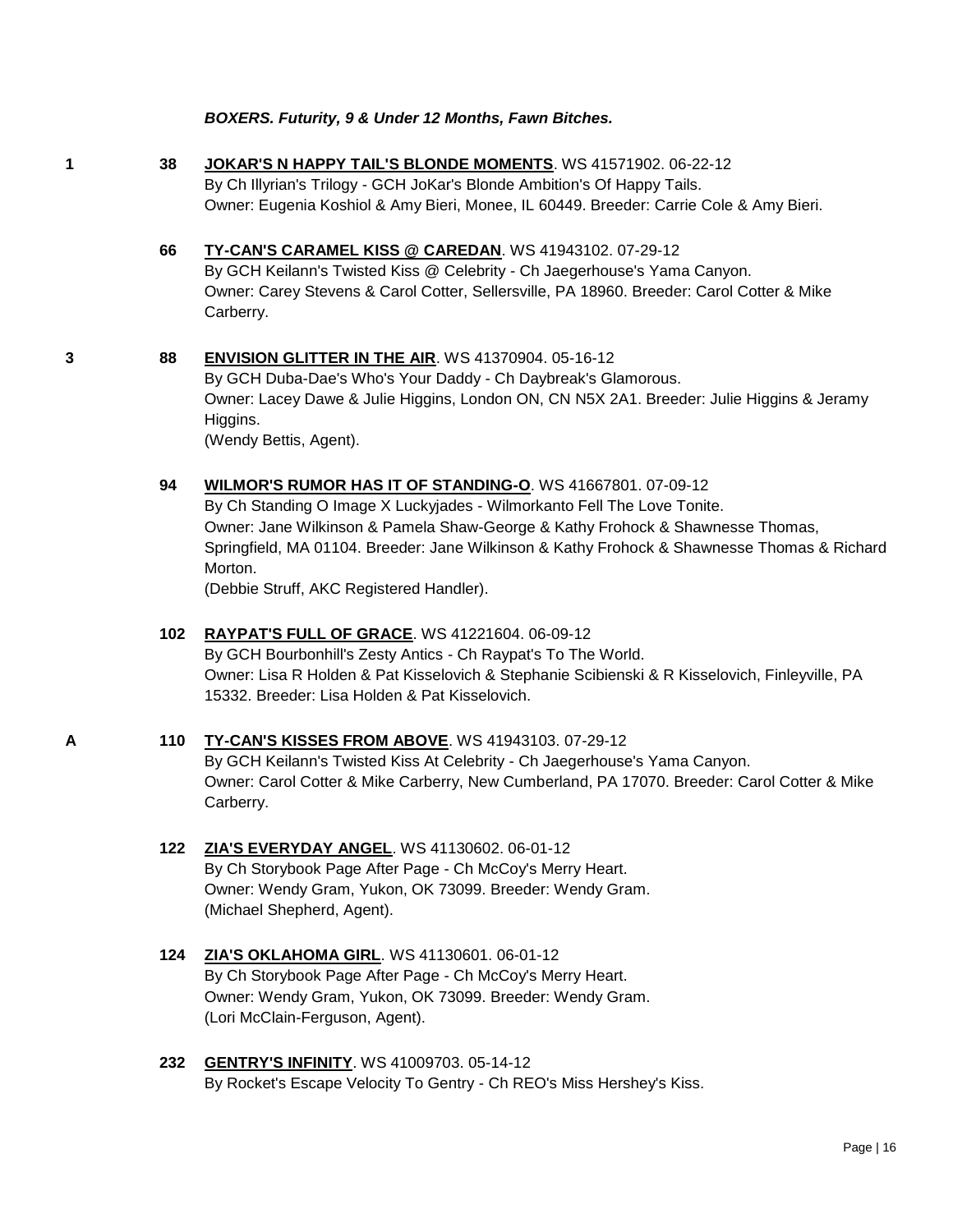Owner: Patricia H Campbell, West Creek, NJ 08092. Breeder: Paula Vandervoort.

**236 [RICO'S TONIC GIVES HER HEART TO HOT ROD](http://www.infodog.com/files/bdogrsl1.prg;makc=WS%2041216403;mdog=Rico_s_Tonic_Gives_Her_Heart_To_Hot_Rod;wins=all)**. WS 41216403. 05-23-12 By GCH Nantess Royal Hot Rod - GCH McCoy's Tonic For The Heart Of Rico. Owner: Donna M Purichia, Inaianapolis, IN 46240. Breeder: Donna M Purichia. (Tessie Savage, Agent).

- **2 260 [ROCKET N FOCAL POINT'S WRITTEN IN THE STARS](http://www.infodog.com/files/bdogrsl1.prg;makc=WS%2041415505;mdog=Rocket_N_Focal_Point_s_Written_In_The_Stars;wins=all)**. WS 41415505. 07-02-12 By Ch Lemko's Shootin' Star At Rocket CD BN RA MX MXJ XF - Rocket's Walk 'N The Clouds. Owner: Kerry Rodgers, Georgetown, TX 78627. Breeder: Jennifer Hitt & Kerry Rodgers. (Terri Galle, Agent).
	- **266 [BREHO EMERSON JUST GOT PAID](http://www.infodog.com/files/bdogrsl1.prg;makc=WS%2041450803;mdog=Breho_Emerson_Just_Got_Paid;wins=all)**. WS 41450803. 07-24-12 By Ch Suncrest's Strike It Rich At Maxl - Ch Breho Emerson Shock'n Y'all. Owner: Jim & Karen Emerson & Brenda Stuckey & Theresa Galle, Chanute, KS 66720. Breeder: Brenda Stuckey & Theresa Galle & Jim & Karen Emerson.
	- **334 [BENCHMARK'S BORN TO BOOGIE](http://www.infodog.com/files/bdogrsl1.prg;makc=WS%2041157901;mdog=Benchmark_s_Born_To_Boogie;wins=all)**. WS 41157901. 05-10-12 By Ch Silverlane's Excalibur - Ch Benchmark's Hearts A Fire RN. Owner: Ellen Ellerman, Greencastle, IN 46135. Breeder: Ellen Ellerman. (Sherry Canciamille, Agent).
	- **350 [JUST-A-WYN'S ANGEL ON WHEELS](http://www.infodog.com/files/bdogrsl1.prg;makc=WS%2041667703;mdog=Just-A-Wyn_s_Angel_On_Wheels;wins=all)**. WS 41667703. 08-01-12 By Ch Just-A-Wyn's Trouble Shooter - GCH Just-A-Wyn's Pink Cadillac. Owner: Marylunn & Ashley Wynieski & Tammy Zook, Elyria, OH 44035. Breeder: Marylynn & Ashley Wynieski.
	- **352 [JUST-A-WYN'S RAGTOP CADILLAC](http://www.infodog.com/files/bdogrsl1.prg;makc=WS%2041667701;mdog=Just-A-Wyn_s_Ragtop_Cadillac;wins=all)**. WS 41667701. 08-01-12 By Ch Just-A-Wyn's Trouble Shooter - GCH Just-A-Wyn Heart Acres Pink Cadillac. Owner: Mary Lynn & Ashley Wynieski & Tammy Zook, Elyria, OH 44035. Breeder: Mary Lynn & Ashley Wynieski & Tammy Zook.
	- **366 [BREHO MCGEE LET'S GET THIS PARTY STARTED](http://www.infodog.com/files/bdogrsl1.prg;makc=WS%2041450805;mdog=Breho_McGee_Let_s_Get_This_Party_Started;wins=all)**. WS 41450805. 07-24-12 By Ch Suncrest's Trike It Rich At Maxl - Ch Breho Emerson Shock'N Y'All. Owner: Howard McGee & Brenda Stuckey & Theressa Galle, Collins, MS 39428. Breeder: Brenda Stuckey & Karen Emerson & Jim Emerson & Theressa Galle.
- **A 382 [STREAMLINE'S I'M NOT SISSIFIED](http://www.infodog.com/files/bdogrsl1.prg;makc=WS%2041516002;mdog=Streamline_s_I_m_Not_Sissified;wins=all)**. WS 41516002. 07-11-12 By Ch Ensign's Justified - Sapphires Black Gold. Owner: Joleena Young & Mack Young, Sullivan, IL 61951. Breeder: Megan Starner & Shelly Williams. (Christa Cook, Agent).
	- **404 [SUNDEVIL'S CHECK YOURSELF BEFORE U WRECK YOURSELF](http://www.infodog.com/files/bdogrsl1.prg;makc=WS%2041039705;mdog=Sundevil_s_Check_Yourself_Before_U_Wreck_Yourself;wins=all)**. WS 41039705. 06-09-12 By GCH Duba-Dae's Who's Your Daddy - GCH Sundevil's Classic Mustang. Owner: James Humphreys & Magda Humphreys, Peoria, AZ 85345. Breeder: James Humphreys & Magda Humphreys.

Page | 17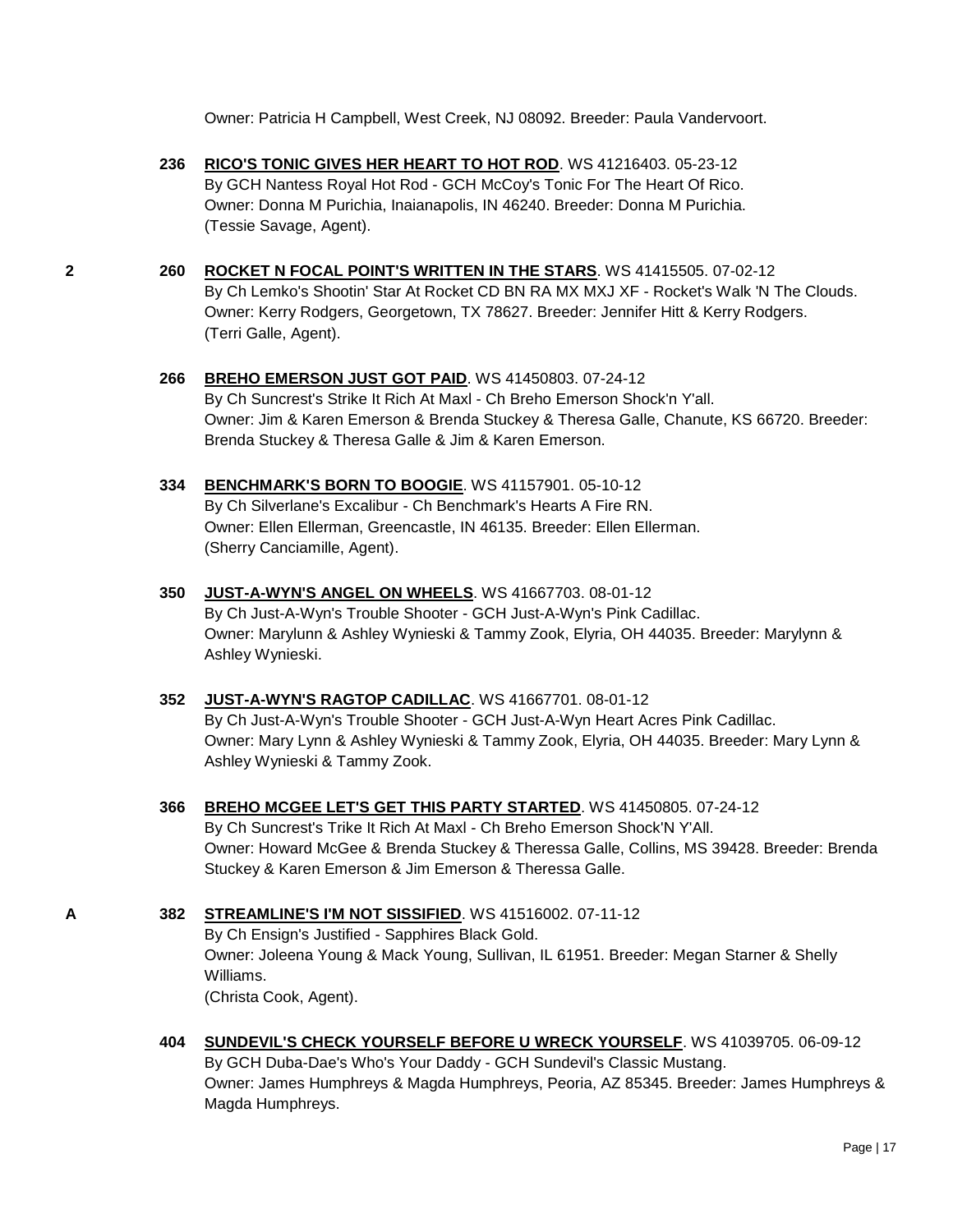(Wendy Bettis, Agent).

**422 [RICO'S ROYAL NANTESS KISS THIS](http://www.infodog.com/files/bdogrsl1.prg;makc=WS%2041216404;mdog=Rico_s_Royal_Nantess_Kiss_This;wins=all)**. WS 41216404. 05-23-12 By Ch Nantess Royal Hot Rod - Ch McCoy's Tonic For The Heart Of Rico. Owner: Donna Purichia, Table Grove, IL 61482. Breeder: Donna Purichia. (Tessie Savage, Agent).

- **4 440 [JOKAR'S N HAPPY TAILS LEGALLY BLONDE](http://www.infodog.com/files/bdogrsl1.prg;makc=WS%2041571901;mdog=Jokar_s_N_Happy_Tails_Legally_Blonde;wins=all)**. WS 41571901. 06-22-12 By Ch Illyrian's Trilogy - Ch Jokar's Blonde Ambition's Of Happy Tails. Owner: Michael Shepherd, Flowermound, TX 75028. Breeder: Carrie Cole & May C Bieri.
	- **470 [CR REPEAT PERFORMANCE](http://www.infodog.com/files/bdogrsl1.prg;makc=WS%2041614705;mdog=CR_Repeat_Performance;wins=all)**. WS 41614705. 06-30-12 By Ch Randolfh's Beau Jangles - Cinnamon-CR Midnight Flyer. Owner: Rick Walunas & Cindy Walunas, Montague, MI 49437. Breeder: Cindy Walunas. (Jerry Ledford, Agent).
	- **472 [CR RISING FROM THE ASHES](http://www.infodog.com/files/bdogrsl1.prg;makc=WS%2041614704;mdog=CR_Rising_From_The_Ashes;wins=all)**. WS 41614704. 06-30-12 By Ch Randolfh's Beau Jangles - Cinnamons-CR Midnight Flyer. Owner: Cindy Walunas & Rick Walunas, Montague, MI 49437. Breeder: Cindy Walunas & Phylis Synder. (Jerry Ledford, Agent).
	- **504 [SHEARER MYSTICAL DIAMOND IN THE SKY](http://www.infodog.com/files/bdogrsl1.prg;makc=WS%2041805701;mdog=Shearer_Mystical_Diamond_In_The_Sky;wins=all)**. WS 41805701. 07-27-12 By GCH R And G's Mystical Dancer - Ch Cameliard's Suduce Me At Sunrise. Owner: Pamela Shearer, Ottawa, IL 61350. Breeder: Pamela Shearer. (Jerry Ledford, Agent).
	- **524 [EPITOMES BLONDE BOMBSHELL](http://www.infodog.com/files/bdogrsl1.prg;makc=WS%2041596901;mdog=Epitomes_Blonde_Bombshell;wins=all)**. WS 41596901. 05-14-12 By Ch Bentbrooks Image Of High Noon - Ch Epitome's Top Grain. Owner: Susan Standley, Murfreesboro, TN 37129. Breeder: Susan Standley. (Tami Mishler, Agent).

*BOXERS. Futurity, 12 & Under 15 Months, Brindle Bitches.*

- **22 [NIVEK'S IMAGE OF MAGIC](http://www.infodog.com/files/bdogrsl1.prg;makc=WS%2040508703;mdog=Nivek_s_Image_Of_Magic;wins=all)**. WS 40508703. 03-11-12 By Ch Crysto's Image Of Arriba - Ch Westhaven N Nivek's Grateful Heart. Owner: Marilyn Grayson, Albuquerque, NM 87106. Breeder: Jean M Burkhamer & Tami Westendorf. (Tami Mischler, Agent).
- **2 120 [WILLOWCREEK'S MIDNIGHT DREAMER](http://www.infodog.com/files/bdogrsl1.prg;makc=WS%2040196808;mdog=Willowcreek_s_Midnight_Dreamer;wins=all)**. WS 40196808. 03-11-12 By GCH LRM Gold N Rock - Ch Denali's Black Diamond Of Shoreline. Owner: Terri Rose & Michelle Taylor & Cindy Crawford Gorath, Lakewood, WA 98499. Breeder: Michelle Taylor.
	- **172 [ELLISA'S BATTEN DOWN THE HATCHES](http://www.infodog.com/files/bdogrsl1.prg;makc=WS%2040107501;mdog=Ellisa_s_Batten_Down_The_Hatches;wins=all)**. WS 40107501. 03-01-12 By GCH Can-Cia's You Ain't Seen Nothin' Yet OA OAJ NAP OJP - West Shore's Cobbie Cuddler.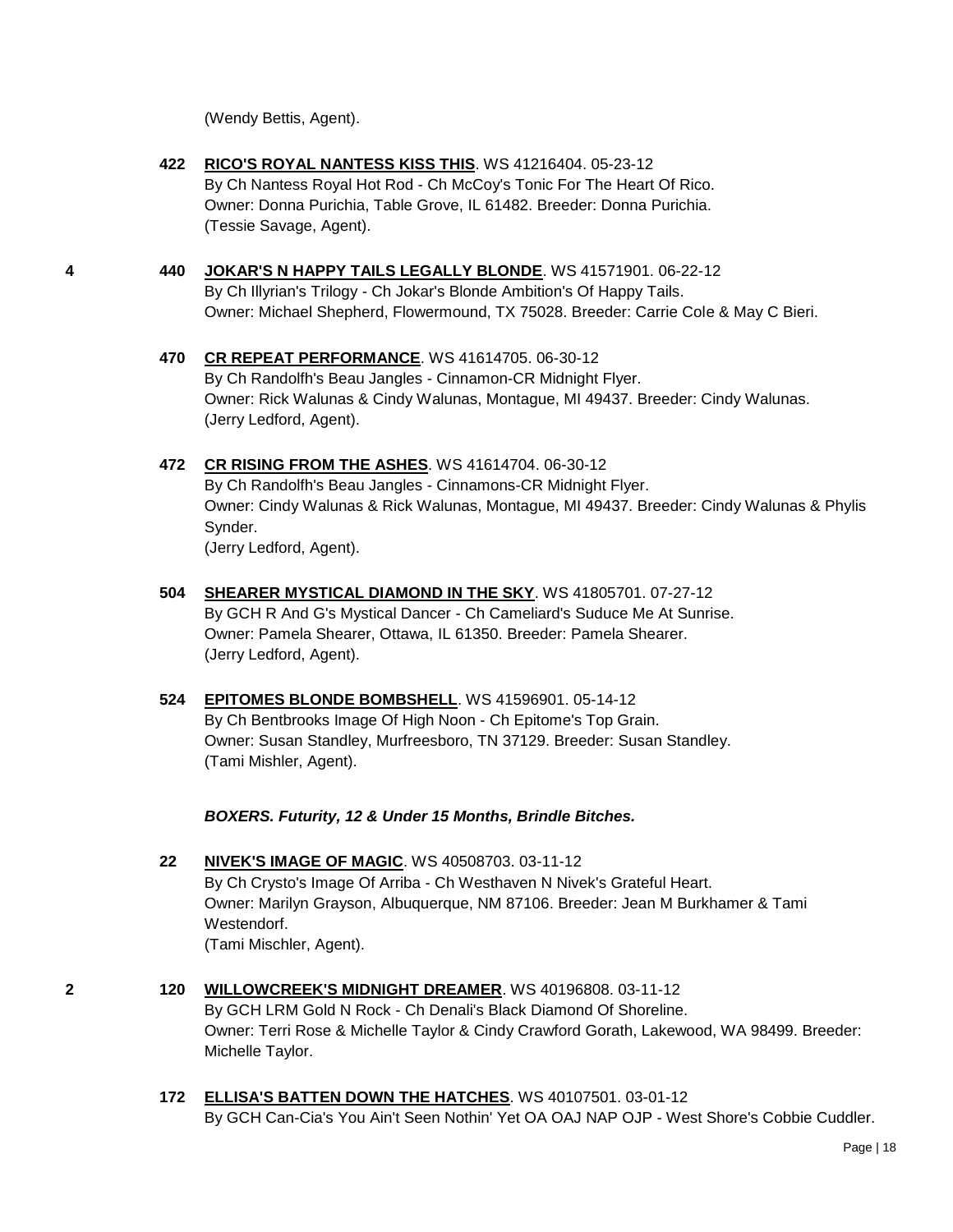Owner: Lisa Lovasco, Kawkawlin, MI 486319430. Breeder: Gladys Kanwischer & Lisa Lovasco & Karen Mott. (Allison Jones, Agent).

# **3 302 [BREHO I GOTTA FEELING](http://www.infodog.com/files/bdogrsl1.prg;makc=WS%2041013602;mdog=Breho_I_Gotta_Feeling;wins=all)**. WS 41013602. 04-15-12

By Ch Storybook Page After Page - GCH Breho Emerson Dream Walkin' RN BN. Owner: Suzanne Crites & Brenda Stuckey & Karen Emerson & T Galle, Hot Springs, AR 71913. Breeder: Suzanne Crites & Brenda Stuckey & Karen Emerson & T Galle.

# **1 386 [MARBURL'S ECLAIR](http://www.infodog.com/files/bdogrsl1.prg;makc=WS%2041318001;mdog=Marburl_s_Eclair;wins=all)**. WS 41318001. 04-24-12 By Ch Marburl's Hidalgo - Marburl's Zia. Owner: Mary Frances Burleson, Sachse, TX 75048. Breeder: Owner. (Lori McClain Ferguson, Agent).

#### **4 458 [RAKLYNS FIERY CELEBRATION](http://www.infodog.com/files/bdogrsl1.prg;makc=WS%2041390102;mdog=Raklyns_Fiery_Celebration;wins=all)**. WS 41390102. 03-27-12

By Ch Kg's Halcyon Fire King - Ch Raklyns Monte Carlo. Owner: Cheryl & Jack Roderick, Tewksbury, MA 018763724. Breeder: Debbie & Erin Struff & Karen & Pat Quagliana. (Debbie Struff, AKC Registered Handler).

#### *BOXERS. Futurity, 12 & Under 15 Months, Fawn Bitches.*

- **3 44 [HIJINX SAY IT WITH DIAMONDS](http://www.infodog.com/files/bdogrsl1.prg;makc=WS%2040490501;mdog=HiJinx_Say_It_With_Diamonds;wins=all)**. WS 40490501. 04-12-12 By Ch Bridgewood's Chasin' The Starz - Ch Sapphire's High Heels In Vegas. Owner: Bette Jo Nunn, Fallbrook, CA 92028. Breeder: Bette Jo Nunn & Bridget Reinhold. (Bridget Reinhold, Agent).
	- **50 [HEART ACRES GOLD INVESTMENT FROM WHITE PINES](http://www.infodog.com/files/bdogrsl1.prg;makc=WS%2040555501;mdog=Heart_Acres_Gold_Investment_From_White_Pines;wins=all)**. WS 40555501. 03-13-12 By Ch Heart Acre Haberl's Commontator - Ch White Pines Black Orchid Of Heart Acres. Owner: Robert & Linda Gasper & Dr James & Priscilla Kilman, Medina, OH 442568540. Breeder: Robert & Linda Gasper & Dr James & Priscilla Kilman. (Sherry Canciamille, Agent).
- **2 70 [SONORAN-N-SYMPHONY'S SUPREME FIRE N ICE](http://www.infodog.com/files/bdogrsl1.prg;makc=WS%2040317003;mdog=Sonoran-N-Symphony_s_Supreme_Fire_N_Ice;wins=all)**. WS 40317003. 03-08-12 By GCH Duba-Dae's Who's Your Daddy - Fanfare N' Sonoran's Bare Naked Lady. Owner: Ann Bowers & Mollie Smith & Harold Go & Laura De Guzman, Tonopah, AZ 853540397. Breeder: Ann Bowers & Mollie Smith. (Wendy Bettis, Agent).
- **4 98 [RAMASUN'S FLAUNTING IT ON THE EAST END](http://www.infodog.com/files/bdogrsl1.prg;makc=WS%2040313503;mdog=Ramasun_s_Flaunting_It_On_The_East_End;wins=all)**. WS 40313503. 02-29-12 By Ch Pearlisle N Standing O Risk Factor - Ch Ramasun's Abi Hannah Montana. Owner: Francesca Illuzzi & Donna Lauricella, Manorville, NY 119492510. Breeder: John Driscoll. (Kimberly Calvacca, Agent).

#### **1/BJF 296 [IRONDALE'S MOMENT FOR LIFE](http://www.infodog.com/files/bdogrsl1.prg;makc=WS%2040317001;mdog=Irondale_s_Moment_For_Life;wins=all)**. WS 40317001. 03-08-12 By GCH Duba-Dae's Whos Your Daddy - Fanfare N' Sonoran's Bare Naked Lady. Owner: Brenda Vrooman & Wendy Bettis, Bossier City, LA 711115622. Breeder: Ann M Bowers &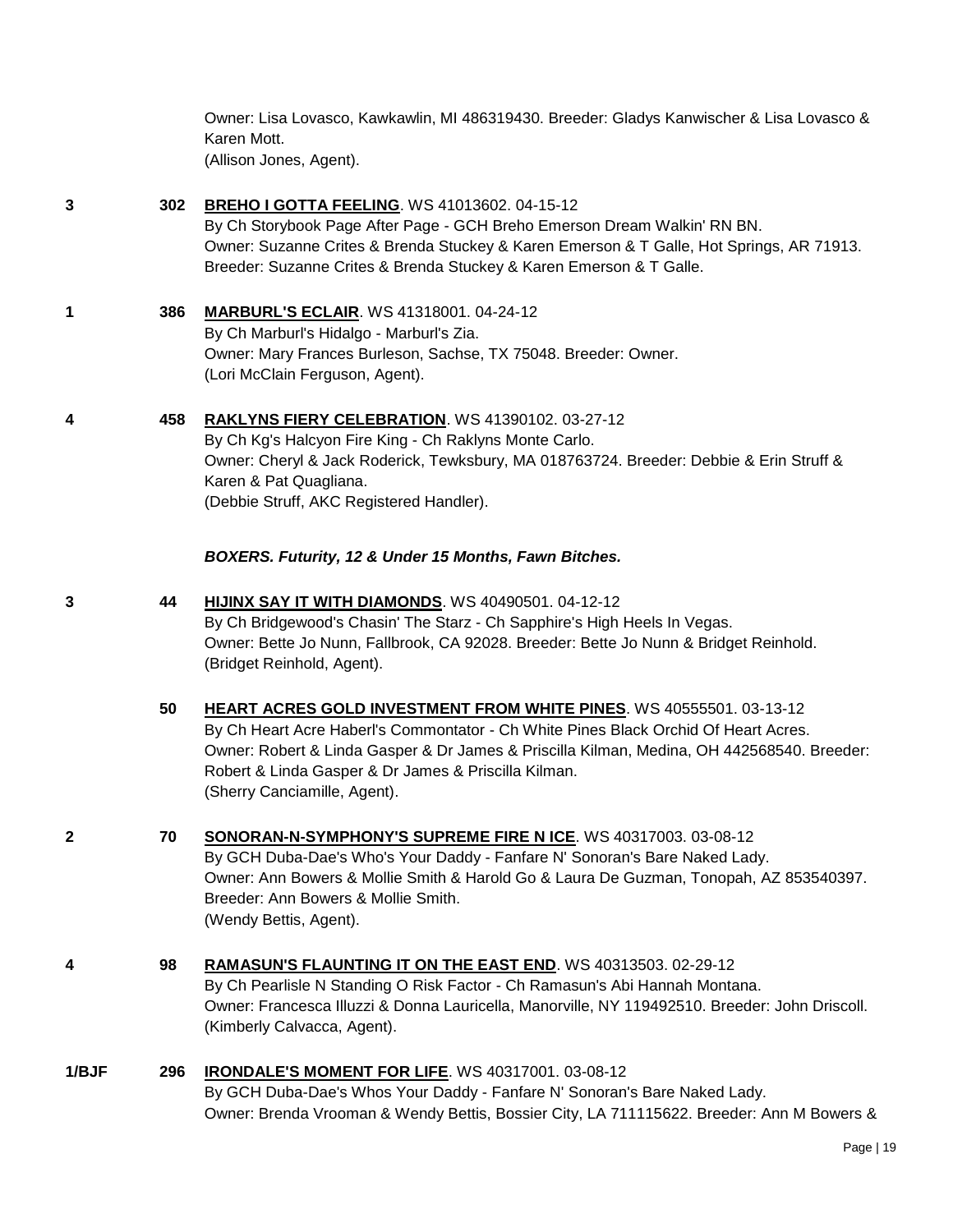Mollie Smith.

**368 [ELLISA NOW YOU'VE SEEN IT ALL](http://www.infodog.com/files/bdogrsl1.prg;makc=WS%2040107509;mdog=Ellisa_Now_You_Ve_Seen_It_All;wins=all)**. WS 40107509. 03-01-12

By GCH Can-Cia's You Ain't Seen Nothin' Yet - West Shore's Cobbie Cuddler. Owner: Fred Hyer & Lisa Lavasco, Rockford, MI 49341. Breeder: Gladys Kanwischer & Lisa Lovasco.

(Tess Savage, Agent).

# **378 [TALLEYRAND'S PHOTO FINISH AT TRIPLE CROWN](http://www.infodog.com/files/bdogrsl1.prg;makc=WS%2040653002;mdog=Talleyrand_s_Photo_Finish_At_Triple_Crown;wins=all)**. WS 40653002. 02-26-12

By Ch MACH Triple Crown's Triple Dare MXS MJB2 - Ch Fanfare Touch Of Autumn At Triple Crown.

Owner: Trish Alexander & Cathy Sylvester, Centre Hall, PA 168289201. Breeder: Cathy Sylvester & Bill Sylvester & Dotti Giovanetti. (Lisa Holden, Agent).

**420 [NANTESS KEEP IT SIMPLY AT CALENO](http://www.infodog.com/files/bdogrsl1.prg;makc=WS%2040960602;mdog=Nantess_Keep_It_Simply_At_Caleno;wins=all)**. WS 40960602. 04-05-12

By Ch Adellin's Simply Nantess - Ch Sarkels Set-Em Up At Nantess. Owner: Sue & Guido Tafur, Table Grove, IL 61482. Breeder: Nancy Savage & Tessie Savage. (Tessie Savage, Agent).

*BOXERS. Futurity, 15 & Under 18 Months, Brindle Bitches.*

- **3 60 [ENCORE'S NIRVANA](http://www.infodog.com/files/bdogrsl1.prg;makc=WS%2039354103;mdog=Encore_s_Nirvana;wins=all)**. WS 39354103. 11-09-11 By Ch Encore's Paths Of Glory - Ch Encore's Doulton. Owner: Dr Linda Petter & Donald Peters & Cheryl Cates, Auburn, WA 980924716. Breeder: Vanessa & Terry Raupp & Cheryl Cates.
- **1 62 [ENCORE'S NOTORIETY](http://www.infodog.com/files/bdogrsl1.prg;makc=WS%2039354104;mdog=Encore_s_Notoriety;wins=all)**. WS 39354104. 11-09-11 By Ch Encore's Paths Of Glory - Ch Encore's Doulton. Owner: Pamela Holzapfel & Cheryl Cates, Neptune, NJ 07753. Breeder: Cheryl Cates.
	- **132 [HOWDI'S AIN'T NO MOUNTAIN HIGH ENOUGH](http://www.infodog.com/files/bdogrsl1.prg;makc=WS%2039322602;mdog=Howdi_s_Ain_T_No_Mountain_High_Enough;wins=all)**. WS 39322602. 11-24-11 By GCH Pheasant Hollows All Time High - Wishsong's Howdi Pretty Lady. Owner: Judy Horn, Kunkletown, PA 180587952. Breeder: Judy Horn & Brooke Durnin. (Brooke Durnin, Agent).
- **4 134 [RAVENCREST'S OREAD OF CINNRHEE](http://www.infodog.com/files/bdogrsl1.prg;makc=ZA446588%20CAN;mdog=Ravencrest_s_Oread_Of_CinnRhee;wins=all)**. ZA446588 CAN. 01-30-12 By CinnRhee HiRiveRoler HeartAcre - Heart Acre CinnRhee One Hot Day. Owner: H Medley Small & D Kirsopp & R Postoff, Harrow ON, CN N0R 1G0. Breeder: D Kirsopp & A Collins & R Postoff.
- **2 136 [BREHO EMERSON VOODOO DOLL](http://www.infodog.com/files/bdogrsl1.prg;makc=WS%2039643601;mdog=Breho_Emerson_Voodoo_Doll;wins=all)**. WS 39643601. 11-29-11 By Ch Storybook Page After Page - Ch Breho Emerson Shock'n Y'all. Owner: Jim & Karen Emerson & Brenda Stuckey & Theresa Galle, Chanute, KS 66720. Breeder: Brenda Stuckey & Jim & Karen Emerson & Theresa Galle.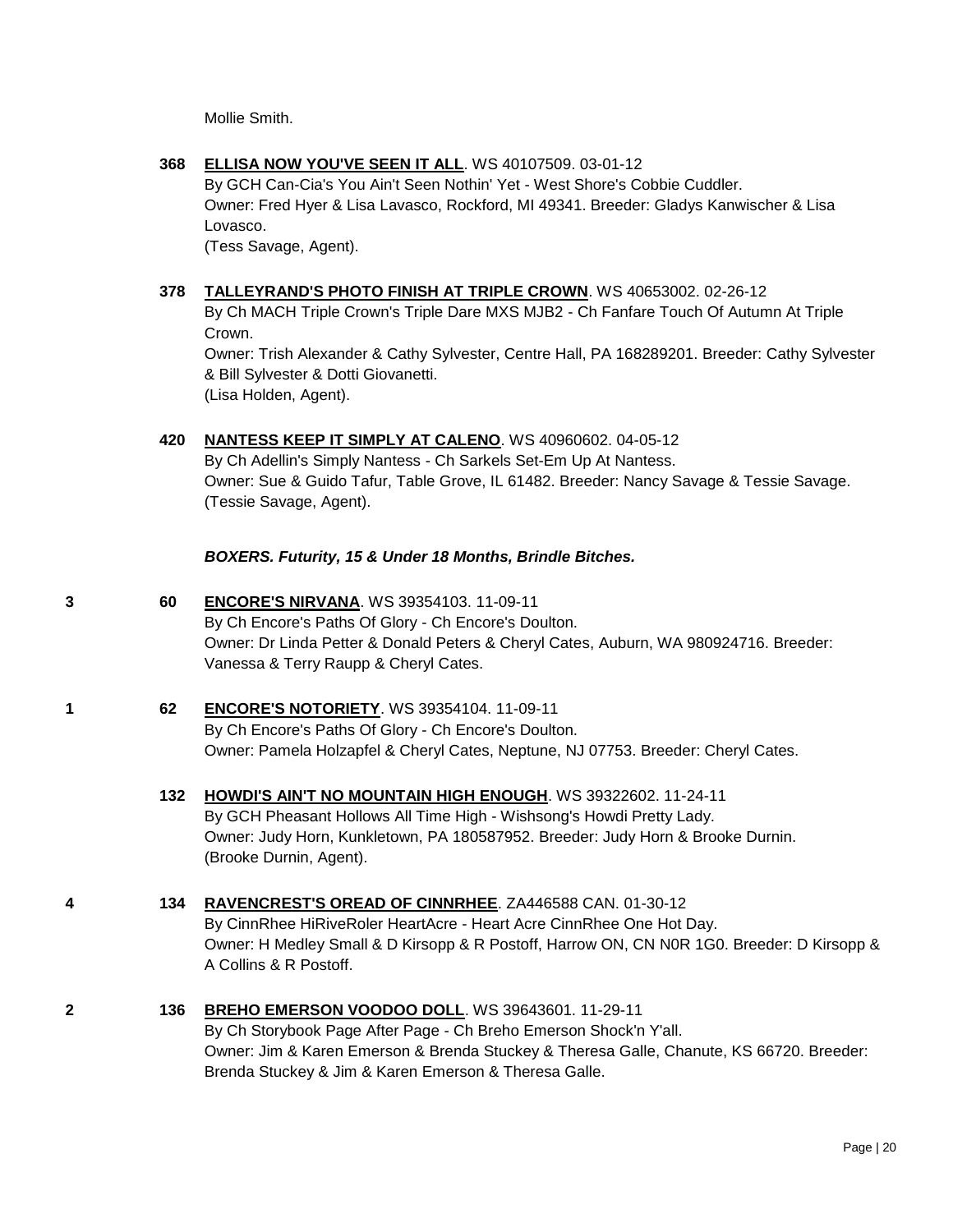#### **298 [WOODSIDE'S RIDE MY WAVE](http://www.infodog.com/files/bdogrsl1.prg;makc=WS%2039916202;mdog=Woodside_s_Ride_My_Wave;wins=all)**. WS 39916202. 01-30-12

By Ch Briteway's Cool Hand Luke RA - Early Dawn Blaze. Owner: Todd & Heidi Dutoi, South Bend, IN 466141451. Breeder: Todd & Heidi Dutoi. (Amy Bieri, Agent).

#### *BOXERS. Futurity, 15 & Under 18 Months, Fawn Bitches.*

**4 42 [BRISBANE "N" BLUE MONDAY'S DIAMONDS ARE DECADENT](http://www.infodog.com/files/bdogrsl1.prg;makc=WS%2039809002;mdog=Brisbane__N__Blue_Monday_s_Diamonds_Are_Decadent;wins=all)**. WS 39809002. 01-24-12 By GCH Sharledar's Simply Decadent - Ch She Shines Like Black Diamonds. Owner: Misty McKamey & Elizabeth C McKamey, Clinton, TN 377165521. Breeder: Misty Mckamey. (Tami Mishler, Agent).

- **164 [HANCOCK'S LIVIN' IT UP AT COPPERMYST](http://www.infodog.com/files/bdogrsl1.prg;makc=WS%2039375302;mdog=Hancock_s_Livin__It_Up_At_CopperMyst;wins=all)**. WS 39375302. 12-15-11 By Ch Winmere Only Time Will Tell CA - Brush Hill's Somethin's Sweet M 'N M CD RA. Owner: Margaret Magoffin & Mary Hickey, Penfield, NY 145261625. Breeder: Mary Hickey & Ellen L Bradley.
- **184 [LIBERTI'S FIRST REBEL YELL](http://www.infodog.com/files/bdogrsl1.prg;makc=WS%2039237008;mdog=Liberti_s_First_Rebel_Yell;wins=all)**. WS 39237008. 11-26-11 By Ch Silverlane's Excalibur - Ch Liberti's Forever First Class. Owner: Katharina C Gatz, Hampshire, IL 60140. Breeder: Teresa L Berge. (Sherry Canciamille, Agent).
- **214 [KORVETTE'S HOLIDAY HOLLY](http://www.infodog.com/files/bdogrsl1.prg;makc=WS%2039495902;mdog=Korvette_s_Holiday_Holly;wins=all)**. WS 39495902. 12-22-11 By Ch Solidrock's Keeping Score At Korvette - Ch Ewo's Virginia Korvette. Owner: K Page Conrad & Jason Starr, Hoboken, GA 315423016. Breeder: K Page Conrad.
- **3 228 [RUMMER RUN'S CALENDAR GIRL](http://www.infodog.com/files/bdogrsl1.prg;makc=WS%2039716701;mdog=Rummer_Run_s_Calendar_Girl;wins=all)**. WS 39716701. 11-11-11 By GCH Caralon's MVP - Boxwood Keepsake Of Rummer Run. Owner: Steve & Ann Anderson, Atlanta, GA 30327. Breeder: Amber Norton. (Rick Justice, Agent).
	- **292 [CH BOYLES DESTINY DREAM GIRL OF NANTESS](http://www.infodog.com/files/bdogrsl1.prg;makc=WS%2039397602;mdog=Ch_Boyles_Destiny_Dream_Girl_Of_Nantess;wins=all)**. WS 39397602. 11-10-11 By Ch Nantess Just Try It - Ch Sarkel's Setum Up Again At Nantess. Owner: Ellie Boyle & Nancy Savage & Tessie Savage, Milaca, MN 563533426. Breeder: Nancy Savage & Tessie Savage.
	- **374 [RYZINGSTAR-TESORO QUE VIVA](http://www.infodog.com/files/bdogrsl1.prg;makc=WS%2040555001;mdog=Ryzingstar-Tesoro_Que_Viva;wins=all)**. WS 40555001. 01-30-12 By Ch Illyrians Trilogy - Ch Ryzingstar's Seven Come Eleven. Owner: Howard Engel & Jennifer Paul & Patricia Healy, Brighton, CO 80603. Breeder: Jennifer Paul & Howard Engel & Patricia Healy.
	- **406 [M-G-M'S DON'T LOOK BACK](http://www.infodog.com/files/bdogrsl1.prg;makc=WS%2039917705;mdog=M-G-M_s_Don_t_Look_Back;wins=all)**. WS 39917705. 01-24-12 By Ch Marburl's Hidalgo - M-G-M's Red Hot Rhythm Of Marburl. Owner: Marsha Matli, Watonga, OK 73772. Breeder: Marsha Matli. (Lori McClain Ferguson, Agent).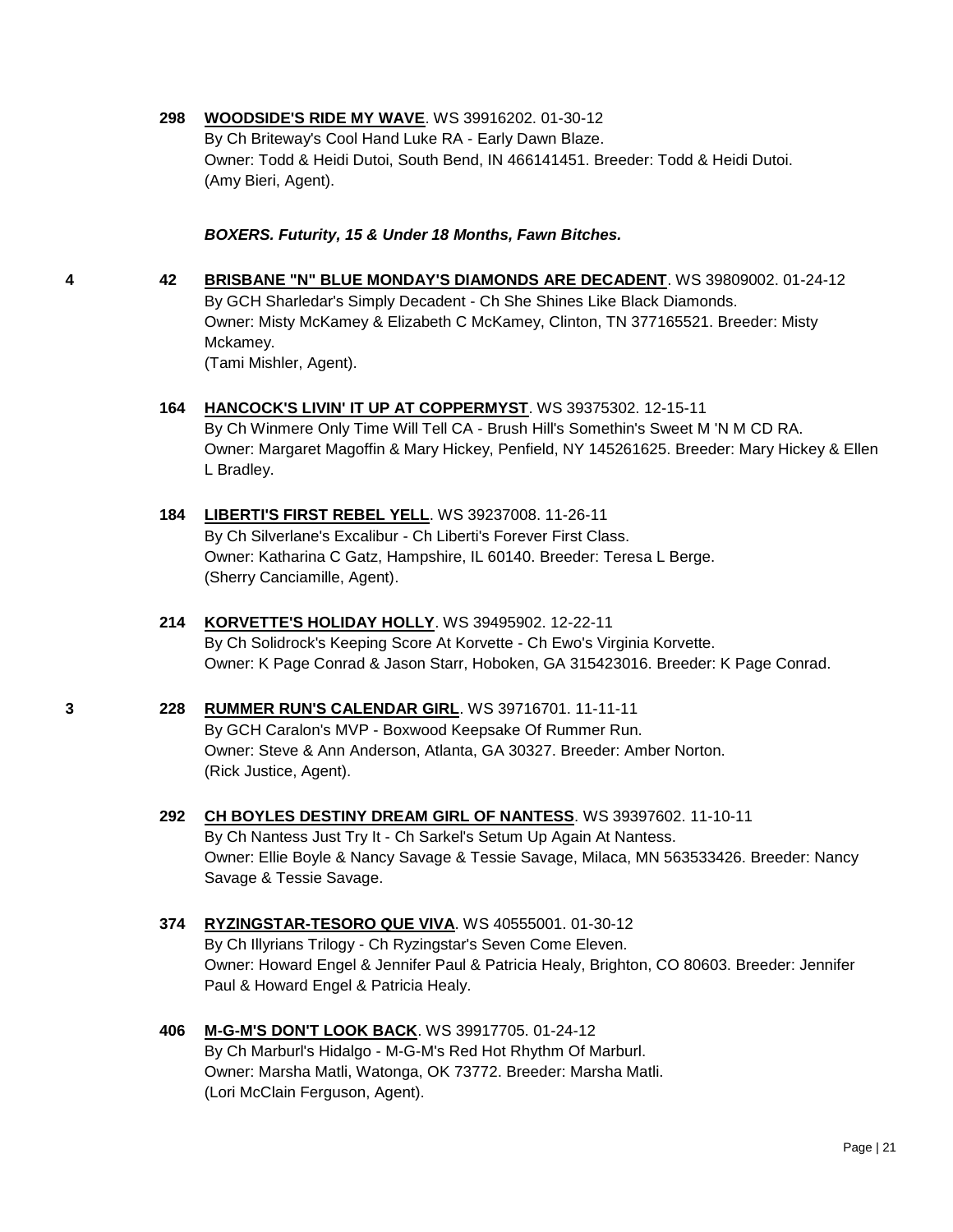#### **418 [NANTESS TZ WAY GET AWAY](http://www.infodog.com/files/bdogrsl1.prg;makc=WS%2039397601;mdog=Nantess_Tz_Way_Get_Away;wins=all)**. WS 39397601. 11-10-11

By Ch Nantess Just Try It - Ch Sarkel's Setum Up Again At Nantess. Owner: Nancy & Tessie Savage, Table Grove, IL 614829619. Breeder: Nancy & Tessie Savage.

### **430 [CANDYKISSES 'N CINERGY'S IN THE LIME LIGHT](http://www.infodog.com/files/bdogrsl1.prg;makc=WS%2040263701;mdog=Candykisses__N_Cinergy_s_In_The_Lime_Light;wins=all)**. WS 40263701. 11-19-11

By Ch Bravo N'Candy Kisses Dancing With Cinerg - Candykisses St. Car Name Desire. Owner: Terri Houston & Cindy Knot, Grapeview, WA 98546. Breeder: Terri Houston & Cynthia Knox.

(Michelle Yeadon, Agent).

# **1 456 [HARMSON'S N STANDING-O CRAZY IN LOVE](http://www.infodog.com/files/bdogrsl1.prg;makc=WS%2039951302;mdog=Harmson_s_N_Standing-O_Crazy_In_Love;wins=all)**. WS 39951302. 11-27-11

By GCH Harmson N Standing-O Be Good To Me - Harmson's N Standing-O Daydreams. Owner: Kathy McCarthy & Pamela Shaw George, Wilmington, MA 01887. Breeder: Kathy McCarthy & Pamela Shaw George.

#### **2 494 [LIBERTI'S FIRST CLASS PATRIOT](http://www.infodog.com/files/bdogrsl1.prg;makc=WS%2039237002;mdog=Liberti_s_First_Class_Patriot;wins=all)**. WS 39237002. 11-26-11

By Ch Silverlane's Excalibur - Ch Liberti's Forever First Class. Owner: Brad Redrow & Teresa Berge, Pine Hill, NJ 08021. Breeder: Teresa Berge. (Jorge Pinzon, Agent).

### *BOXERS. Puppy, 6 & Under 9 Months, Brindle Dogs.*

**7 [TJ'S PULSE OF STEEL](http://www.infodog.com/files/bdogrsl1.prg;makc=WS%2042180301;mdog=TJ_s_Pulse_Of_Steel;wins=all)**. WS 42180301. 09-13-12 By GCH Hi-Tech The King Of Sherry Shoot JP - Ch TJ's Miss Parker. Owner: Theresa Janzen, Lacey, WA 985098342. Breeder: Theresa Janzen & Dianna L Emmons.

# **33 [CINNRRHEE'S DOWN TO THE WIRE](http://www.infodog.com/files/bdogrsl1.prg;makc=ZQ489798CAN;mdog=CinnrRhee_s_Down_To_The_Wire;wins=all)**. ZQ489798CAN. 08-13-12 By CinnRhee's Shoot Em Up - HeartAcres CinnRhee Of Kadenza. Owner: H Medley Small, Harrow ON, CN N0R 1G0. Breeder: H Medley Small.

**39 [SCARBOROUGH ONE FOR THE ROAD](http://www.infodog.com/files/bdogrsl1.prg;makc=WS%2042970001;mdog=Scarborough_One_For_The_Road;wins=all)**. WS 42970001. 11-01-12 By Ch Belco Champagne Keep On Truck'n - Scarborough Petrie Nonpareil. Owner: Virginia Zurflieh, Plant City, FL 33565. Breeder: Virginia Zurflieh & Jane Edenfield & Claudia Tremblay. (Beth Coviello-Davis, Agent).

# **121 [RION'S TELL ME SOMETHING GOOD](http://www.infodog.com/files/bdogrsl1.prg;makc=WS%2042796401;mdog=Rion_s_Tell_Me_Something_Good;wins=all)**. WS 42796401. 11-03-12 By GCH Heart Acre Haberl's Commontator - Turo Sonata Of Rion. Owner: Richie Wiggers & Don Teague, Columbia, SC 29203. Breeder: Don Teague & Richie Wiggers & Rion Boxers.

**3 159 [FALMARK'S DIAMOND THIEF](http://www.infodog.com/files/bdogrsl1.prg;makc=WS%2042587401;mdog=Falmark_s_Diamond_Thief;wins=all)**. WS 42587401. 09-22-12 By Ch Falmark's Diamond Mine - Falmark's Samba. Owner: Dana Penney & Randall Davis, Weston, MA 02493. Breeder: Dana L Penney & Laura Cuthbert.